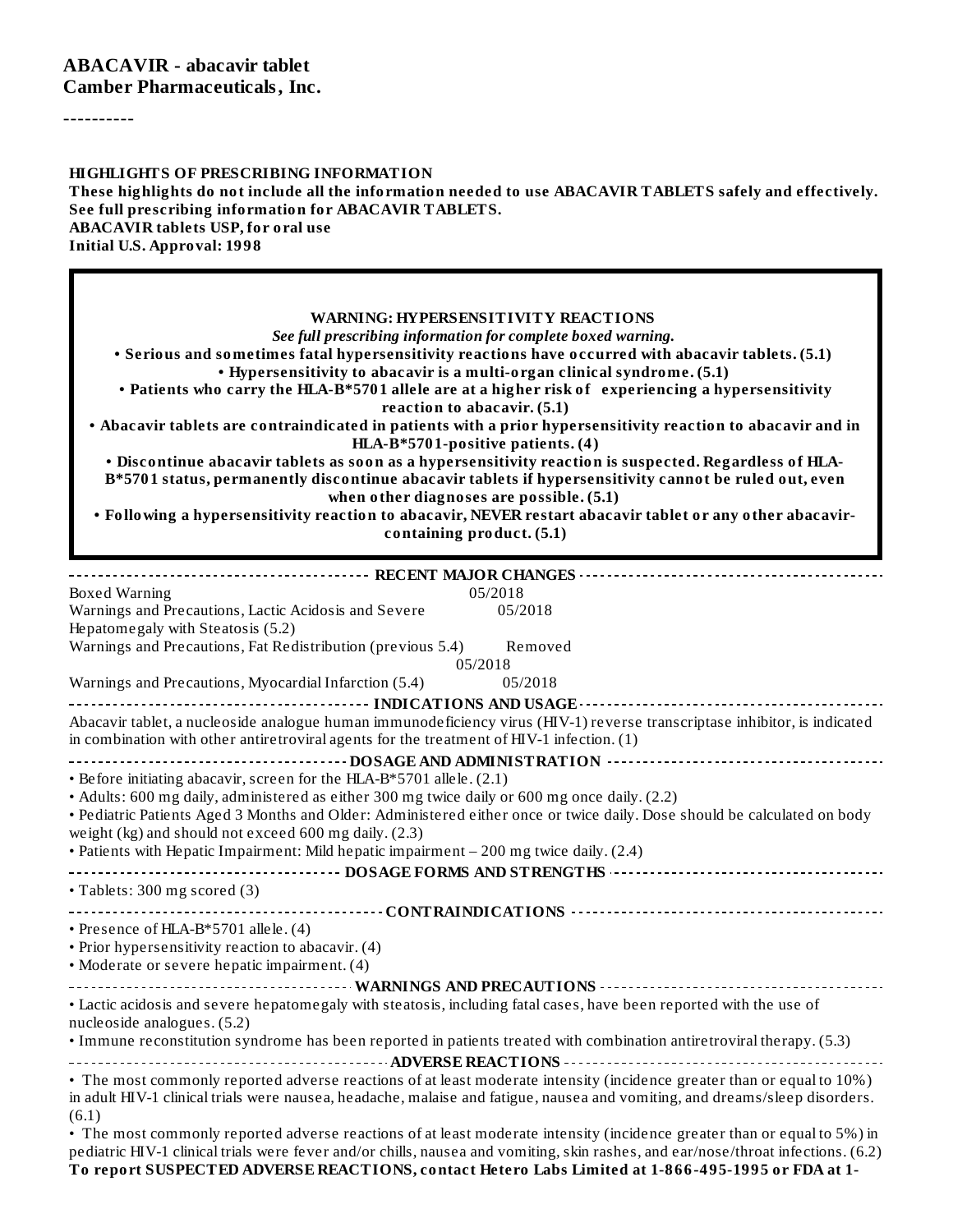| 800-FDA-1088 or www.fda.gov/medwatch.                                                                                                                                                                           |
|-----------------------------------------------------------------------------------------------------------------------------------------------------------------------------------------------------------------|
|                                                                                                                                                                                                                 |
| • Methadone: An increased methadone dose may be required in a small number of patients. (7.1)                                                                                                                   |
|                                                                                                                                                                                                                 |
| • Lactation: Women infected with HIV should be instructed not to breastfeed due to potential for HIV transmission. (8.2)<br>See 17 for PATIENT COUNSELING INFORMATION and Medication Guide.<br>Revised: 11/2019 |

#### **FULL PRESCRIBING INFORMATION: CONTENTS\* WARNING: RISK OF HYPERSENSITIVITY REACTIONS, LACTIC ACIDOSIS, AND SEVERE HEPATOMEGALY 1 INDICATIONS AND USAGE 2 DOSAGE AND ADMINISTRATION** 2.1 Screening for HLA-B\*5701 Allele Prior to Starting Abacavir 2.2 Recommended Dosage for Adult Patients 2.3 Recommended Dosage for Pediatric Patients 2.4 Recommended Dosage for Patients with Hepatic Impairment **3 DOSAGE FORMS AND STRENGTHS 4 CONTRAINDICATIONS 5 WARNINGS AND PRECAUTIONS** 5.1 Hypersensitivity Reactions 5.2 Lactic Acidosis and Severe Hepatomegaly With Steatosis 5.3 Immune Reconstitution Syndrome 5.4 Myocardial Infarction **6 ADVERSE REACTIONS** 6.1 Clinical Trials Experience in Adult Subjects 6.2 Clinical Trials Experience in Pediatric Subjects 6.3 Postmarketing Experience **7 DRUG INTERACTIONS** 7. 1 Methadone **8 USE IN SPECIFIC POPULATIONS** 8.1 Pregnancy 8.2 Lactation 8.4 Pediatric Use 8.5 Geriatric Use 8.6 Patients with Impaired Hepatic Function **10 OVERDOSAGE 11 DESCRIPTION 12 CLINICAL PHARMACOLOGY** 12.1 Mechanism of Action 12.3 Pharmacokinetics 12.4 Microbiology

#### **13 NONCLINICAL TOXICOLOGY**

13.1 Carcinogenesis, Mutagenesis, Impairment of Fertility

13.2 Animal Toxicology and/or Pharmacology

#### **14 CLINICAL STUDIES**

14.1 Adult Trials

14.2 Pediatric Trials

#### **16 HOW SUPPLIED/STORAGE AND HANDLING**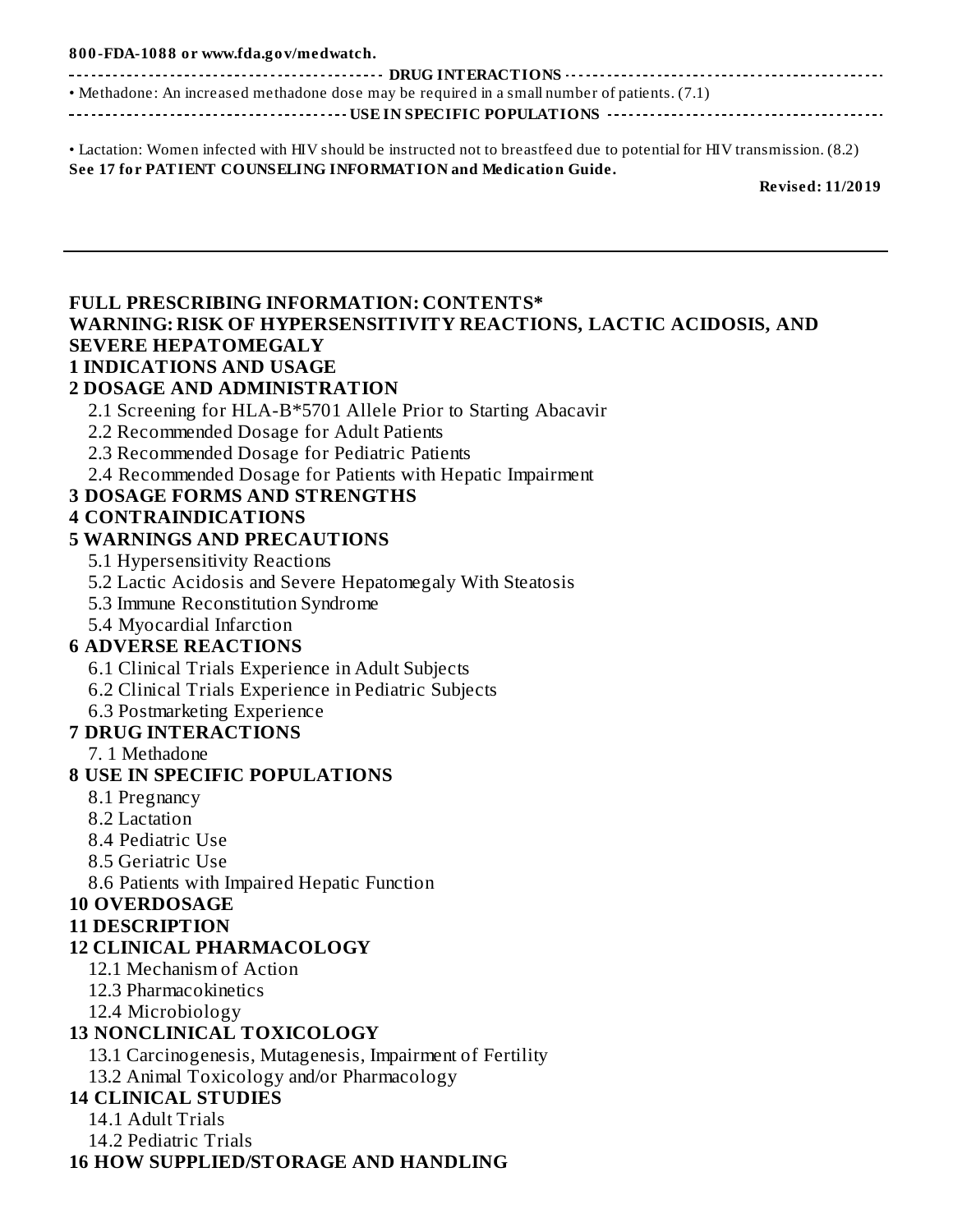#### **17 PATIENT COUNSELING INFORMATION**

Sections or subsections omitted from the full prescribing information are not listed.

#### **FULL PRESCRIBING INFORMATION**

\*

#### **WARNING: RISK OF HYPERSENSITIVITY REACTIONS, LACTIC ACIDOSIS, AND SEVERE HEPATOMEGALY**

**WARNING: HYPERSENSITIVITY REACTIONSSerious and sometimes fatal hypers ensitivity reactions, with multiple organ involvement, have occured with abacavir tablets.**

**Patients who carry the HLA-B\*5701 allele are at higher risk of a hypers ensitivity reaction to abacavir; although, hypers ensitivity reactions have occurred in patients who do not carry the HLA-B\*5701 allele** *[see Warnings and Precautions (5.1)].*

**Abacavir tablets are contraindicated in patients with a prior hypers ensitivity reaction to abacavir and in HLA-B\*5701-positive patients** *[see Contraindications (4), Warnings and Precautions (5.1)].* **All patients should be s creened for the HLA-B\*5701 allele prior to initiating therapy with abacavir tablets or reinitiation of therapy with abacavir tablets, unless patients have a previously documented HLA-B\*5701 allele ass essment. Dis continue abacavir tablets immediately if a hypers ensitivity reaction is suspected, regardless of HLA-B\*5701 status and even when other diagnos es are possible** *[see Contraindications (4), Warnings and Precautions (5.1)].*

**Following a hypers ensitivity reaction to abacavir, NEVER restart abacavir tablet or any other abacavir-containing product becaus e more s evere symptoms, including death can occur within hours. Similar s evere reactions have also occurred rarely following the reintroduction of abacavir-containing products in patients who have no history of abacavir hypers ensitivity** *[see Warnings and Precautions (5.1)].*

#### **1 INDICATIONS AND USAGE**

Abacavir tablets, in combination with other antiretroviral agents, are indicated for the treatment of human immunodeficiency virus (HIV-1) infection.

#### **2 DOSAGE AND ADMINISTRATION**

#### **2.1 Screening for HLA-B\*5701 Allele Prior to Starting Abacavir**

Screen for the HLA-B\*5701 allele prior to initiating therapy with abacavir *[see Boxed Warning, Warnings and Precautions (5.1)].*

#### **2.2 Recommended Dosage for Adult Patients**

The recommended dosage of abacavir tablets for adults is 600 mg daily, administered orally as either 300 mg twice daily or 600 mg once daily, in combination with other antiretroviral agents.

#### **2.3 Recommended Dosage for Pediatric Patients**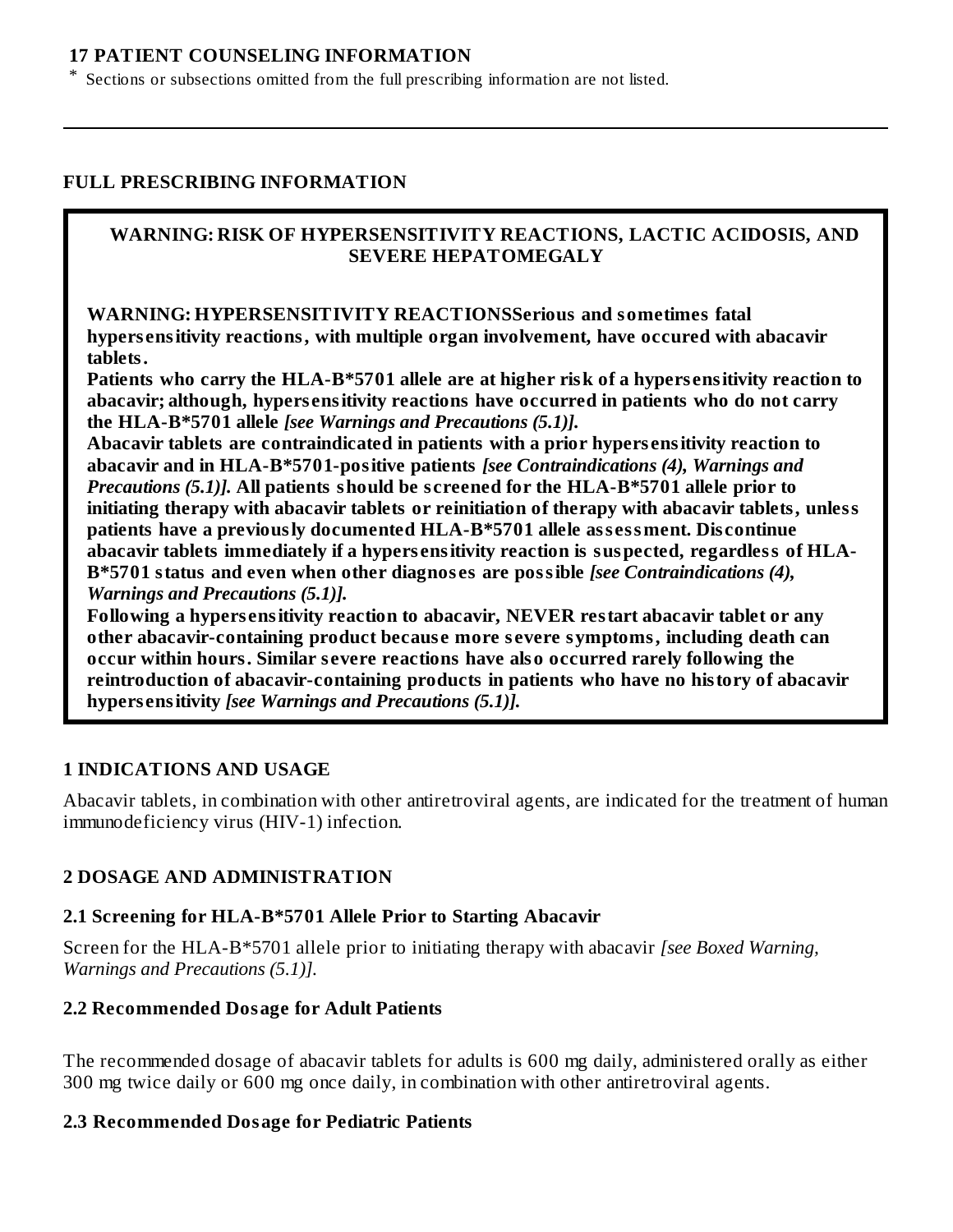The recommended dosage of abacavir tablets in HIV-1-infected pediatric patients aged 3 months and older is 8 mg per kg orally twice daily or 16 mg per kg orally once-daily (up to a maximum of 600 mg daily) in combination with other antiretroviral agents.

Abacavir tablet is also available as a scored tablet for HIV-1-infected pediatric patients weighing greater than or equal to 14 kg for whom a solid dosage form is appropriate. Before prescribing abacavir tablets, children should be assessed for the ability to swallow tablets. If a child is unable to reliably swallow abacavir tablets, the oral solution formulation should be prescribed. The recommended oral dosage of abacavir tablets for HIV-1-infected pediatric patients is presented in Table 1.

Table 1. Dosing Recommendations for Abacavir Scored Tablets in Pediatric Patients

| Weight           | <b>Once-Daily</b>                                         | <b>Twice-daily Dosing Regimen</b> |                                                 |                         |
|------------------|-----------------------------------------------------------|-----------------------------------|-------------------------------------------------|-------------------------|
| (kg)             | <b>Dosing</b><br>Regimen <sup>a</sup>                     | <b>AM</b> Dose                    | <b>PM</b> Dose                                  | <b>Total Daily Dose</b> |
| 14 to $\leq$ 20  | 1 tablet $(300 \text{ mg})$                               |                                   | 1/2 tablet (150 mg)   1/2 tablet (150 mg)       | $300$ mg                |
| $\geq$ 20 to <25 | $1\frac{1}{2}$ tablets (450<br>mg)                        |                                   | $\frac{1}{2}$ tablet (150 mg) 1 tablet (300 mg) | $450$ mg                |
| $\geq$ 25        | 2 tablets (600 mg)  1 tablet (300 mg)   1 tablet (300 mg) |                                   |                                                 | $600$ mg                |

<sup>a</sup> Data regarding the efficacy of once-daily dosing is limited to subjects who transitioned from twicedaily dosing to once-daily dosing after 36 weeks of treatment *[see clinical studies (14.2)]*

### **2.4 Recommended Dosage for Patients with Hepatic Impairment**

The recommended dose of abacavir tablet in patients with mild hepatic impairment (Child-Pugh Class A) is 200 mg twice daily. To enable dose reduction, abacavir oral solution (10 mL twice daily) should be used for the treatment of these patients. The safety, efficacy, and pharmacokinetic properties of abacavir have not been established in patients with moderate to severe hepatic impairment; therefore, abacavir tablet is contraindicated in these patients.

## **3 DOSAGE FORMS AND STRENGTHS**

Abacavir tablets, USP containing abacavir sulfate, USP equivalent to 300 mg abacavir, are yellow colored, biconvex, capsule shaped, film coated tablets debossed with 'H' on one side and '139' on other side separating 13 & 9 with score line.

## **4 CONTRAINDICATIONS**

Abacavir tablet is contraindicated in patients:

- who have the HLA-B\*5701 allele *[see Warnings and Precautions (5.1)].*
- with prior hypersensitivity reaction to abacavir *[see Warnings and Precautions (5.1)].*
- with moderate or severe hepatic impairment *[see Use in Specific Populations (8.6)].*

## **5 WARNINGS AND PRECAUTIONS**

## **5.1 Hypers ensitivity Reactions**

Serious and sometimes fatal hypersensitivity reactions have occurred with abacavir. These hypersensitivity reactions have included multi-organ failure and anaphylaxis and typically occurred within the first 6 weeks of treatment with abacavir (median time to onset was 9 days); although abacavir hypersensitivity reactions have occurred any time during treatment *[see Adverse Reactions (6.1)].* Patients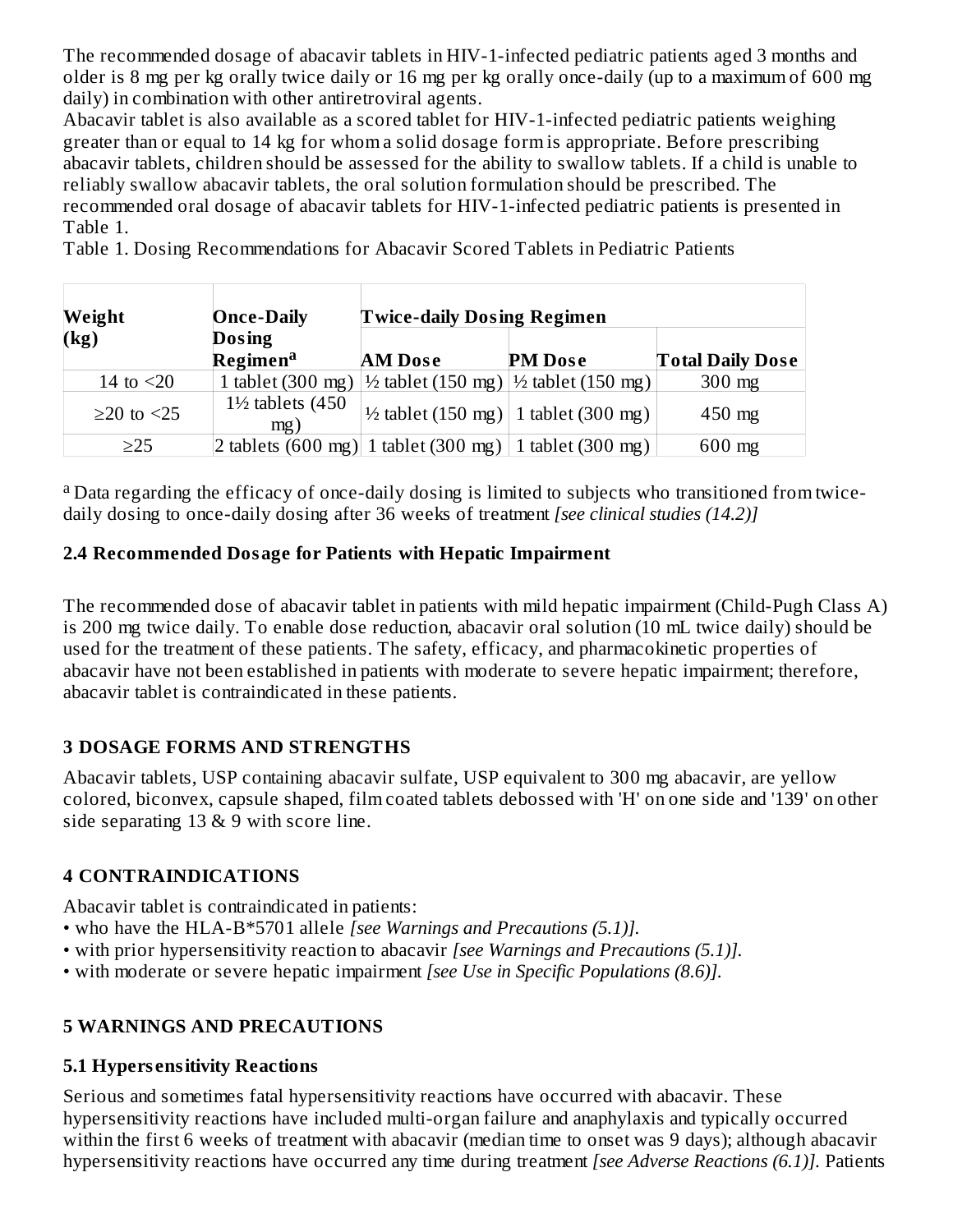who carry the HLA-B\*5701 allele are at a higher risk of abacavir hypersensitivity reactions; although, patients who do not carry the HLA-B\*5701 allele have developed hypersensitivity reactions. Hypersensitivity to abacavir was reported in approximately 206 (8%) of 2,670 patients in 9 clinical trials with abacavir-containing products where HLA-B\*5701 screening was not performed. The incidence of suspected abacavir hypersensitivity reactions in clinical trials was 1% when subjects carrying the HLA-B\*5701 allele were excluded. In any patient treated with abacavir, the clinical diagnosis of hypersensitivity reaction must remain the basis of clinical decision making.

Due to the potential for severe, serious, and possibly fatal hypersensitivity reactions with abacavir: • All patients should be screened for the HLA-B\*5701 allele prior to initiating therapy with abacavir or reinitiation of therapy with abacavir, unless patients have a previously documented HLA-B\*5701 allele assessment.

• Abacavir tablets are contraindicated in patients with a prior hypersensitivity reaction to abacavir and in HLA-B\*5701-positive patients.

• Before starting abacavir tablets, review medical history for prior exposure to any abacavir-containing product. NEVER restart abacavir tablets or any other abacavir-containing product following a hypersensitivity reaction to abacavir, regardless of HLA-B\*5701 status.

• To reduce the risk of a life-threatening hypersensitivity reaction, regardless of HLA-B\*5701 status, discontinue abacavir immediately if a hypersensitivity reaction is suspected, even when other diagnoses are possible (e.g., acute onset respiratory diseases such as pneumonia, bronchitis, pharyngitis, or influenza; gastroenteritis; or reactions to other medications).

• If a hypersensitivity reaction cannot be ruled out, do not restart abacavir tablets or any other abacavircontaining products because more severe symptoms which may include life-threatening hypotension and death can occur within hours.

• If a hypersensitivity reaction is ruled out, patients may restart abacavir. Rarely, patients who have stopped abacavir for reasons other than symptoms of hypersensitivity have also experienced lifethreatening reactions within hours of reinitiating abacavir therapy. Therefore, reintroduction of abacavir tablets or any other abacavir-containing product is recommended only if medical care can be readily accessed.

• A Medication Guide and Warning Card that provide information about recognition of hypersensitivity reactions should be dispensed with each new prescription and refill.

#### **5.2 Lactic Acidosis and Severe Hepatomegaly With Steatosis**

Lactic acidosis and severe hepatomegaly with steatosis, including fatal cases, have been reported with the use of nucleoside analogues, including abavcavir. A majority of these cases have been in women. Female sex and obesity may be risk factors for the development of lactic acidosis and severe hepatomegaly with steatosis in patients treated with antiretroviral nucleoside analogues. Treatment with abacavir should be suspended in any patient who develops clinical or laboratory findings suggestive of lactic acidosis or pronounced hepatotoxicity, which may include hepatomegaly and steatosis even in the absence of marked transaminase elevations.

#### **5.3 Immune Reconstitution Syndrome**

Immune reconstitution syndrome has been reported in patients treated with combination antiretroviral therapy, including abacavir. During the initial phase of combination antiretroviral treatment, patients whose immune systems respond may develop an inflammatory response to indolent or residual opportunistic infections (such as *Mycobacterium avium* infection, cytomegalovirus, *Pneumocystis jirovecii* pneumonia [PCP], or tuberculosis), which may necessitate further evaluation and treatment. Autoimmune disorders (such as Graves'disease, polymyositis, and Guillain-Barré syndrome) have also been reported to occur in the setting of immune reconstitution; however, the time to onset is more variable and can occur many months after initiation of treatment.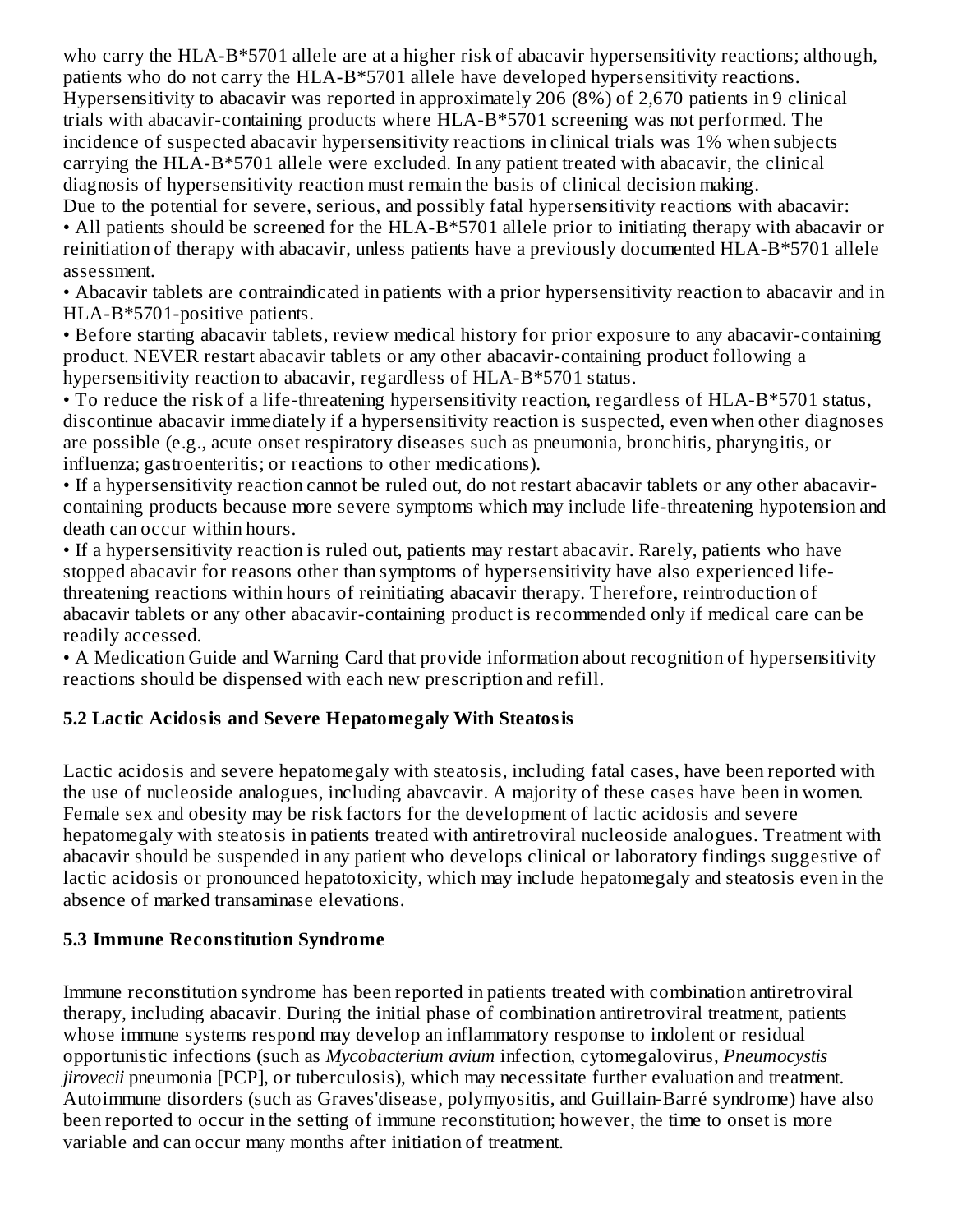### **5.4 Myocardial Infarction**

Several prospective, observational, epidemiological studies have reported an association with the use of abacavir and the risk of myocardial infarction (MI). Meta-analyses of randomized, controlled, clinical trials have observed no excess risk of MI in abacavir-treated subjects as compared with control subjects. To date, there is no established biological mechanism to explain a potential increase in risk. In totality, the available data from the observational studies and from controlled clinical trials show inconsistency; therefore, evidence for a causal relationship between abacavir treatment and the risk of MI is inconclusive.

As a precaution, the underlying risk of coronary heart disease should be considered when prescribing antiretroviral therapies, including abacavir, and action taken to minimize all modifiable risk factors (e.g., hypertension, hyperlipidemia, diabetes mellitus, smoking).

### **6 ADVERSE REACTIONS**

The following adverse reactions are discussed in other sections of the labeling:

• Serious and sometimes fatal hypersensitivity reactions *[see Boxed Warning, Warnings and Precautions (5.1)].*

- Lactic acidosis and severe hepatomegaly with steatosis *[see Warnings and Precautions (5.2)].*
- Immune reconstitution syndrome *[see Warnings and Precautions (5.3)].*
- Myocardial infarction *[see Warnings and Precautions (5.4)].*

### **6.1 Clinical Trials Experience in Adult Subjects**

Because clinical trials are conducted under widely varying conditions, adverse reaction rates observed in the clinical trials of a drug cannot be directly compared with rates in the clinical trials of another drug and may not reflect the rates observed in clinical practice.

Serious and Fatal Abacavir-associated Hypersensitivity Reactions

In clinical trials, serious and sometimes fatal hypersensitivity reactions have occurred with abacavir *[see Boxed Warning, Warnings and Precautions (5.1)].* These reactions have been characterized by 2 or more of the following signs or symptoms: (1) fever; (2) rash; (3) gastrointestinal symptoms (including nausea, vomiting, diarrhea, or abdominal pain); (4) constitutional symptoms (including generalized malaise, fatigue, or achiness); (5) respiratory symptoms (including dyspnea, cough, or pharyngitis). Almost all abacavir hypersensitivity reactions include fever and/or rash as part of the syndrome. Other signs and symptoms have included lethargy, headache, myalgia, edema, arthralgia, and paresthesia. Anaphylaxis, liver failure, renal failure, hypotension, adult respiratory distress syndrome, respiratory failure, myolysis, and death have occurred in association with these hypersensitivity reactions. Physical findings have included lymphadenopathy, mucous membrane lesions (conjunctivitis and mouth ulcerations), and maculopapular or urticarial rash (although some patients had other types of rashes and others did not have a rash). There were reports of erythema multiforme. Laboratory abnormalities included elevated liver chemistries, elevated creatine phosphokinase, elevated creatinine, and lymphopenia, and abnormal chest x-ray findings (predominantly infiltrates, which were localized). Additional Adverse Reactions with Use of Abacavir

*Therapy-Naive Adults:* Treatment-emergent clinical adverse reactions (rated by the investigator as moderate or severe) with a greater than or equal to 5% frequency during therapy with abacavir 300 mg twice daily, lamivudine 150 mg twice daily, and efavirenz 600 mg daily compared with zidovudine 300 mg twice daily, lamivudine 150 mg twice daily, and efavirenz 600 mg daily from CNA30024 are listed in Table 2

**Table 2. Treatment-emergent (All Causality) Advers e Reactions of at Least Moderate Intensity (Grades 2 to 4, Greater than or Equal to 5% Frequency) in Therapy-Naive Adults (CNA30024a) through 48 Weeks of Treatment.**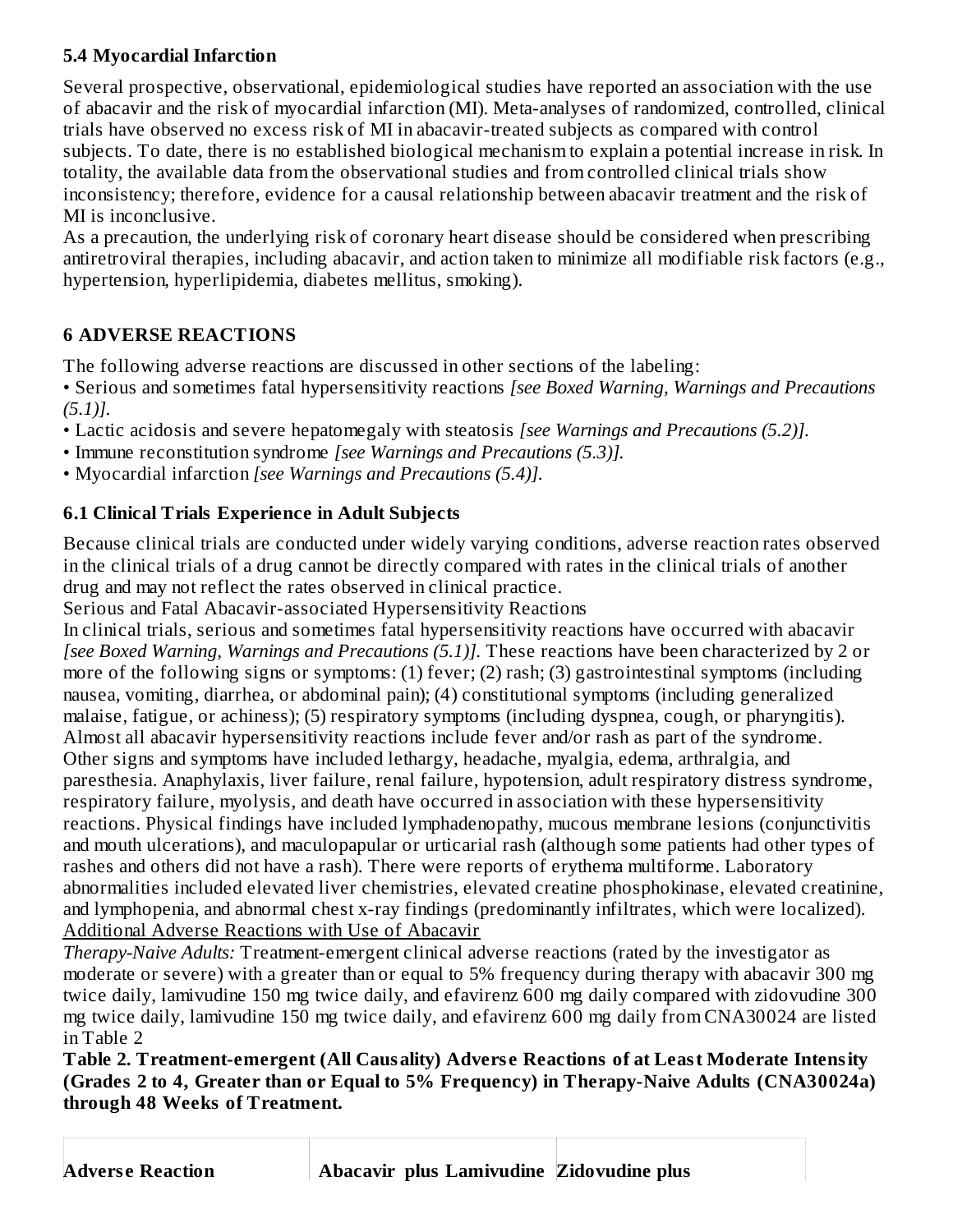|                            | plus<br><b>Efavirenz</b> | Lamivudine plus<br><b>Efavirenz</b> |
|----------------------------|--------------------------|-------------------------------------|
|                            | $(n = 324)$              | $(n = 325)$                         |
| Dreams/sleep disorders     | 10%                      | 10%                                 |
| Drug hypersensitivity      | 9%                       | ${<}1\%$ <sup>b</sup>               |
| Headaches/migraine         | 7%                       | 11%                                 |
| Nausea                     | 7%                       | 11%                                 |
| Fatigue/malaise            | 7%                       | 10%                                 |
| Diarrhea                   | 7%                       | 6%                                  |
| Rashes                     | 6%                       | 12%                                 |
| Abdominal pain/gastritis/  | 6%                       |                                     |
| gastrointestinal signs and |                          |                                     |
| symptoms                   | 6%                       | 8%                                  |
| Depressive disorders       | 6%                       | 6%                                  |
| <b>Dizziness</b>           | 6%                       | 6%                                  |
| Musculoskeletal pain       | 4%                       | 5%                                  |
| <b>Bronchitis</b>          | 2%                       | 5%                                  |
| Vomiting                   |                          | 9%                                  |

<sup>a</sup> This trial used double-blind ascertainment of suspected hypersensitivity reactions. During the blinded portion of the trial, suspected hypersensitivity to abacavir was reported by investigators in 9% of 324 subjects in the abacavir group and 3% of 325 subjects in the zidovudine group.  $^{\rm b}$  Ten (3%) cases of suspected drug hypersensitivity were reclassified as not being due to abacavir following unblinding.

Treatment-emergent clinical adverse reactions (rated by the investigator as moderate or severe) with a greater than or equal to 5% frequency during therapy with abacavir 300 mg twice daily, lamivudine 150 mg twice daily, and zidovudine 300 mg twice daily compared with indinavir 800 mg 3 times daily, lamivudine 150 mg twice daily, and zidovudine 300 mg twice daily from CNA3005 are listed in Table 3.

**Table 3. Treatment-emergent (All Causality) Advers e Reactions of at Least Moderate Intensity (Grades 2 to 4, Greater than or Equal to 5% Frequency) in Therapy-Naive Adults (CNA3005) through 48 Weeks of Treatment**

| Advers e<br>Reaction                                                                                             | Abacavir plus<br>$(n = 262)$ | Indinavir plus<br>Lamivudine/ZidovudineLamivudine/Zidovudine<br>$(n = 264)$ |
|------------------------------------------------------------------------------------------------------------------|------------------------------|-----------------------------------------------------------------------------|
| Nausea                                                                                                           | 19%                          | 17%                                                                         |
| Headache                                                                                                         | 13%                          | 9%                                                                          |
| Malaise<br>and<br>fatigue                                                                                        | 12%                          | 12%                                                                         |
| Nausea<br>and<br>vomiting<br>Hypersensitivity<br>reaction<br>Diarrhea<br>and/or<br>Fever<br>chills<br>Depressive | 10%<br>8%<br>7%<br>6%<br>6%  | 10%<br>2%<br>5%<br>3%<br>4%                                                 |
| disorders<br>Musculoskeletal<br>pain                                                                             | 5%                           | 7%                                                                          |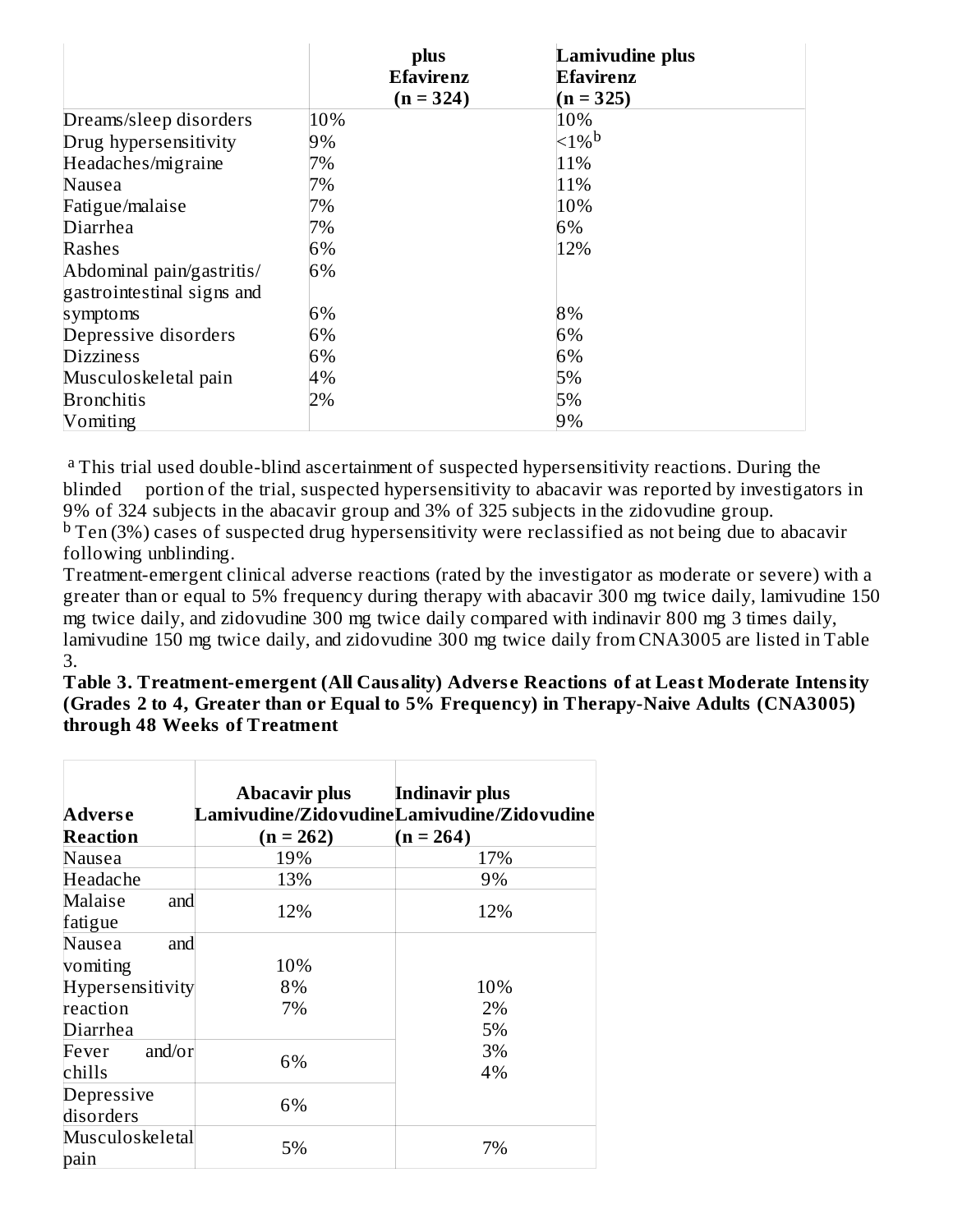| Skin rashes     | 5%     | 4% |
|-----------------|--------|----|
| Ear/nose/throat | 5%     | 4% |
| infections      |        |    |
| Viral           |        |    |
| respiratory     | 5%     | 5% |
| infections      |        |    |
| Anxiety         | 5%     | 3% |
| Renal           | $<1\%$ | 5% |
| signs/symptoms  |        |    |
| Pain (non-site- | $<1\%$ | 5% |
| specific)       |        |    |

Five subjects receiving abacavir in CNA3005 experienced worsening of pre-existing depression compared with none in the indinavir arm. The background rates of pre-existing depression were similar in the 2 treatment arms.

*Abacavir Once Daily Versus Abacavir Twice Daily (CNA30021):* Treatment-emergent clinical adverse reactions (rated by the investigator as at least moderate) with a greater than or equal to 5% frequency during therapy with abacavir 600 mg once daily or abacavir 300 mg twice daily both in combination with lamivudine 300 mg once daily and efavirenz 600 mg once daily from CNA30021, were similar. For hypersensitivity reactions, subjects receiving abacavir once daily showed a rate of 9% in comparison with a rate of 7% for subjects receiving abacavir twice daily. However, subjects receiving abacavir 600 mg once daily experienced a significantly higher incidence of severe drug hypersensitivity reactions and severe diarrhea compared with subjects who received abacavir 300 mg twice daily. Five percent (5%) of subjects receiving abacavir 600 mg once daily had severe drug hypersensitivity reactions compared with 2% of subjects receiving abacavir 300 mg twice daily. Two percent (2%) of subjects receiving abacavir 600 mg once daily had severe diarrhea while none of the subjects receiving abacavir 300 mg twice daily had this event.

*Laboratory Abnormalities*: Laboratory abnormalities (Grades 3 to 4) in therapy-naive adults during therapy with abacavir 300 mg twice daily, lamivudine 150 mg twice daily, and efavirenz 600 mg daily compared with zidovudine 300 mg twice daily, lamivudine 150 mg twice daily, and efavirenz 600 mg daily from CNA30024 are listed in Table 4.

**Table 4. Laboratory Abnormalities (Grades 3 to 4) in Therapy-Naive Adults (CNA30024) through 48 Weeks of Treatment**

|                                          | Grade 3/4<br>Laboratory<br><b>Abnormalities</b> |       |                  | <b>Abacavir plus</b><br>Lamivudine plus<br><b>Efavirenz</b><br>$(n = 324)$ | Zidovudine plus<br>Lamivudine plus<br>Efavirenz<br>$(n = 325)$ |
|------------------------------------------|-------------------------------------------------|-------|------------------|----------------------------------------------------------------------------|----------------------------------------------------------------|
| Elevated CPK (>4<br>ULN)                 |                                                 |       | X                | 8%                                                                         | 8%                                                             |
| Elevated ALT<br>ULN)                     |                                                 | (>5   | X                | 6%                                                                         | 6%                                                             |
| Elevated AST (>5<br>ULN)                 |                                                 |       | $\boldsymbol{X}$ | 6%                                                                         | 5%                                                             |
| Hypertriglyceridemia<br>$($ >750 mg/dL)  |                                                 |       |                  | 6%                                                                         | 5%                                                             |
| Hyperamylasemia (>2 X<br>ULN)            |                                                 |       |                  | $4\%$                                                                      | 5%                                                             |
| Neutropenia<br>$<$ 750/mm <sup>3</sup> ) |                                                 | (ANC) |                  | 2%                                                                         | 4%                                                             |
| Anemia                                   | (Hgb)                                           |       | $≤6.9$           | $-10/$                                                                     | 20/                                                            |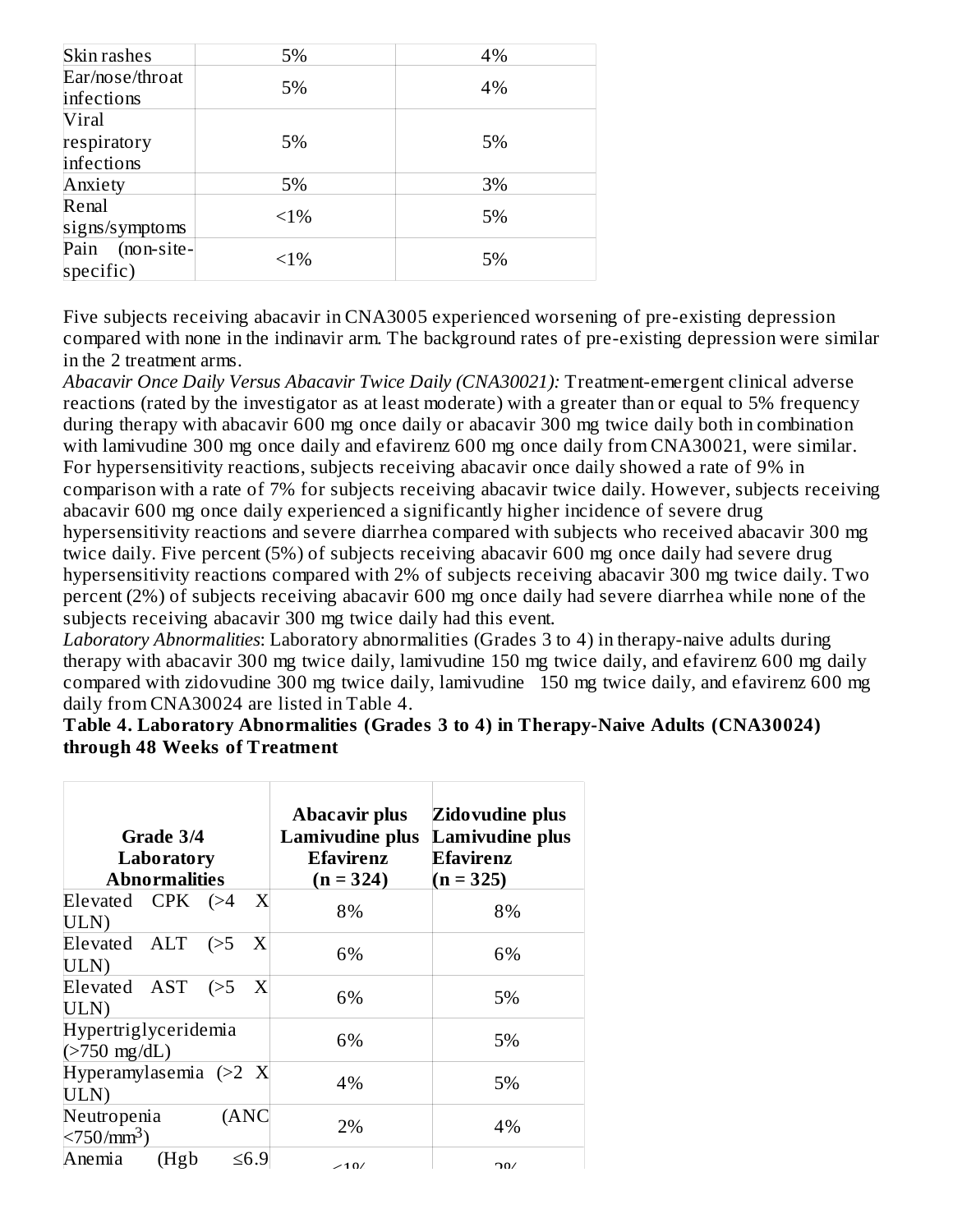| gm/dL)                         |      | $\sim$ 1 $\%$ | $2\%$   |
|--------------------------------|------|---------------|---------|
| Thrombocytopenia               |      |               |         |
| (Platelets                     |      | $1\%$         | $< 1\%$ |
| $\approx 50,000/\text{mm}^3$ ) |      |               |         |
| Leukopenia                     | (WBC |               |         |
| $\leq 1,500/\text{mm}^3$ )     |      | $< 1\%$       | 2%      |

 $ULN = Upper$  limit of normal.

n = Number of subjects assessed.

Laboratory abnormalities in CNA3005 are listed in Table 5.

#### **Table 5. Treatment-Emergent Laboratory Abnormalities (Grades 3 to 4) in CNA3005**

| Grade 3/4<br><b>Laboratory Abnormalities</b> | <b>Abacavir plus</b><br>$(n = 262)$ | <b>Indinavir plus</b><br>Lamivudine/Zidovudine Lamivudine/Zidovudine<br>$(n = 264)$ |
|----------------------------------------------|-------------------------------------|-------------------------------------------------------------------------------------|
| Elevated CPK (>4 x ULN)                      | 18 (7%)                             | 18 (7%)                                                                             |
| $ALT$ ( $>5.0$ x ULN)                        | 16 (6%)                             | 16 (6%)                                                                             |
| Neutropenia (<750/mm <sup>3</sup> )          | 13 (5%)                             | 13 (5%)                                                                             |
| Hypertriglyceridemia (>750<br>mg/dL)         | 5(2%)                               | 3(1%)                                                                               |
| Hyperamylasemia (>2.0 x ULN)                 | 5(2%)                               | $1(1\%)$                                                                            |
| Hyperglycemia (>13.9 mmol/L)                 | 2(1%)                               | 2(51%)                                                                              |
| Anemia (Hgb $\leq$ 6.9 g/dL)                 | $0(0\%)$                            | 3(1%)                                                                               |

 $ULN = Upper$  limit of normal.

n = Number of subjects assessed.

The frequencies of treatment-emergent laboratory abnormalities were comparable between treatment groups in CNA30021.

#### **6.2 Clinical Trials Experience in Pediatric Subjects**

Therapy-Experienced Pediatric Subjects (Twice-daily Dosing)

Treatment-emergent clinical adverse reactions (rated by the investigator as moderate or severe) with a greater than or equal to 5% frequency during therapy with abacavir 8 mg per kg twice daily, lamivudine  $\frac{3}{4}$  mg per kg twice daily, and zidovudine 180 mg per m<sup>2</sup> twice daily compared with lamivudine 4 mg per kg twice daily and zidovudine 180 mg per m<sup>2</sup> twice daily from CNA3006 are listed in Table 6. **Table 6. Treatment-Emergent (All Causality) Advers e Reactions of at Least Moderate Intensity (Grades 2 to 4, Greater than or Equal to 5% Frequency) in Therapy-Experienced Pediatric Subjects (CNA3006) through 16 Weeks of Treatment**

| <b>Adverse Reaction</b> | <b>Abacavir plus</b><br>Lamivudine plus<br><b>Zidovudine</b><br>$(n = 102)$ | Lamivudine plus<br><b>Zidovudine</b><br>$(n = 103)$ |
|-------------------------|-----------------------------------------------------------------------------|-----------------------------------------------------|
| Fever and/or chills     | 9%                                                                          | 7%                                                  |
| Nausea and vomiting     | 9%                                                                          | 2%                                                  |
| Skin rashes             | 7%                                                                          | 1%                                                  |
| Ear/nose/throat         | 5%                                                                          | 1%                                                  |
| infections              | 4%                                                                          | 5%                                                  |
| Pneumonia               | 1%                                                                          | 5%                                                  |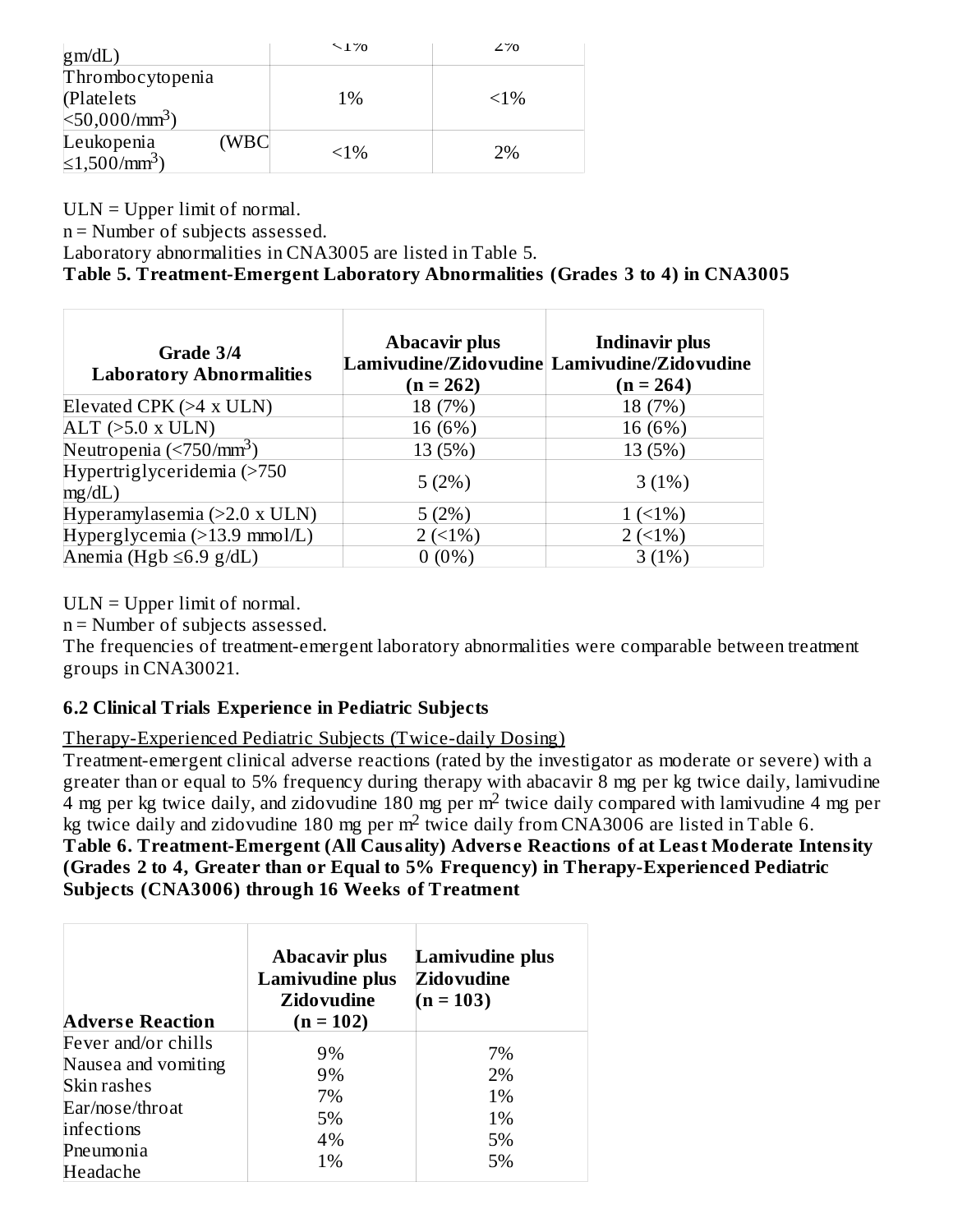*Laboratory Abnormalities*: In CNA3006, laboratory abnormalities (anemia, neutropenia, liver function test abnormalities, and CPK elevations) were observed with similar frequencies as in a trial of therapynaive adults (CNA30024). Mild elevations of blood glucose were more frequent in pediatric subjects receiving abacavir (CNA3006) as compared with adult subjects (CNA30024). Other Adverse Events

In addition to adverse reactions and laboratory abnormalities reported in Tables 2, 3, 4, 5, and 6, other adverse reactions observed in the expanded access program were pancreatitis and increased GGT. *Pediatric Subjects Once-Daily versus Twice-Daily Dosing (COL105677):* The safety of once-daily compared with twice-daily dosing of abacavir was assessed in the ARROW trial. Primary safety assessment in the ARROW trial was based on Grade 3 and Grade 4 adverse events. The frequency of Grade 3 and 4 adverse events was similar among subjects randomized to once-daily dosing compared with subjects randomized to twice-daily dosing. One event of Grade 4 hepatitis in the once-daily cohort was considered as uncertain causality by the investigator and all other Grade 3 or 4 adverse events were considered not related by the investigator.

### **6.3 Postmarketing Experience**

The following adverse reactions have been identified during postmarketing use of abacavir. Because these reactions are reported voluntarily from a population of unknown size, it is not always possible to reliably estimate their frequency or establish a causal relationship to drug exposures. Body as a Whole

Redistribution/accumulation of body fat.

Cardiovascular

Myocardial infarction.

Hepatic

Lactic acidosis and hepatic steatosis *[see Warnings and Precautions (5.2)].*

Skin

Suspected Stevens-Johnson syndrome (SJS) and toxic epidermal necrolysis (TEN) have been reported in patients receiving abacavir primarily in combination with medications known to be associated with SJS and TEN, respectively. Because of the overlap of clinical signs and symptoms between hypersensitivity to abacavir and SJS and TEN, and the possibility of multiple drug sensitivities in some patients, abacavir should be discontinued and not restarted in such cases.

There have also been reports of erythema multiforme with abacavir use *[see Adverse Reactions (6.1)].*

## **7 DRUG INTERACTIONS**

## **7. 1 Methadone**

In a trial of 11 HIV-1-infected subjects receiving methadone-maintenance therapy with 600 mg of abacavir twice daily (twice the currently recommended dose), oral methadone clearance increased *[see Clinical Pharmacology (12.3)].* This alteration will not result in a methadone dose modification in the majority of patients; however, an increased methadone dose may be required in a small number of patients.

## **8 USE IN SPECIFIC POPULATIONS**

## **8.1 Pregnancy**

### Pregnancy Exposure Registry

There is a pregnancy exposure registry that monitors pregnancy outcomes in women exposed to abacavir during pregnancy. Healthcare Providers are encouraged to register patients by calling the Antiretroviral Pregnancy Registry (APR) at 1-800-258-4263.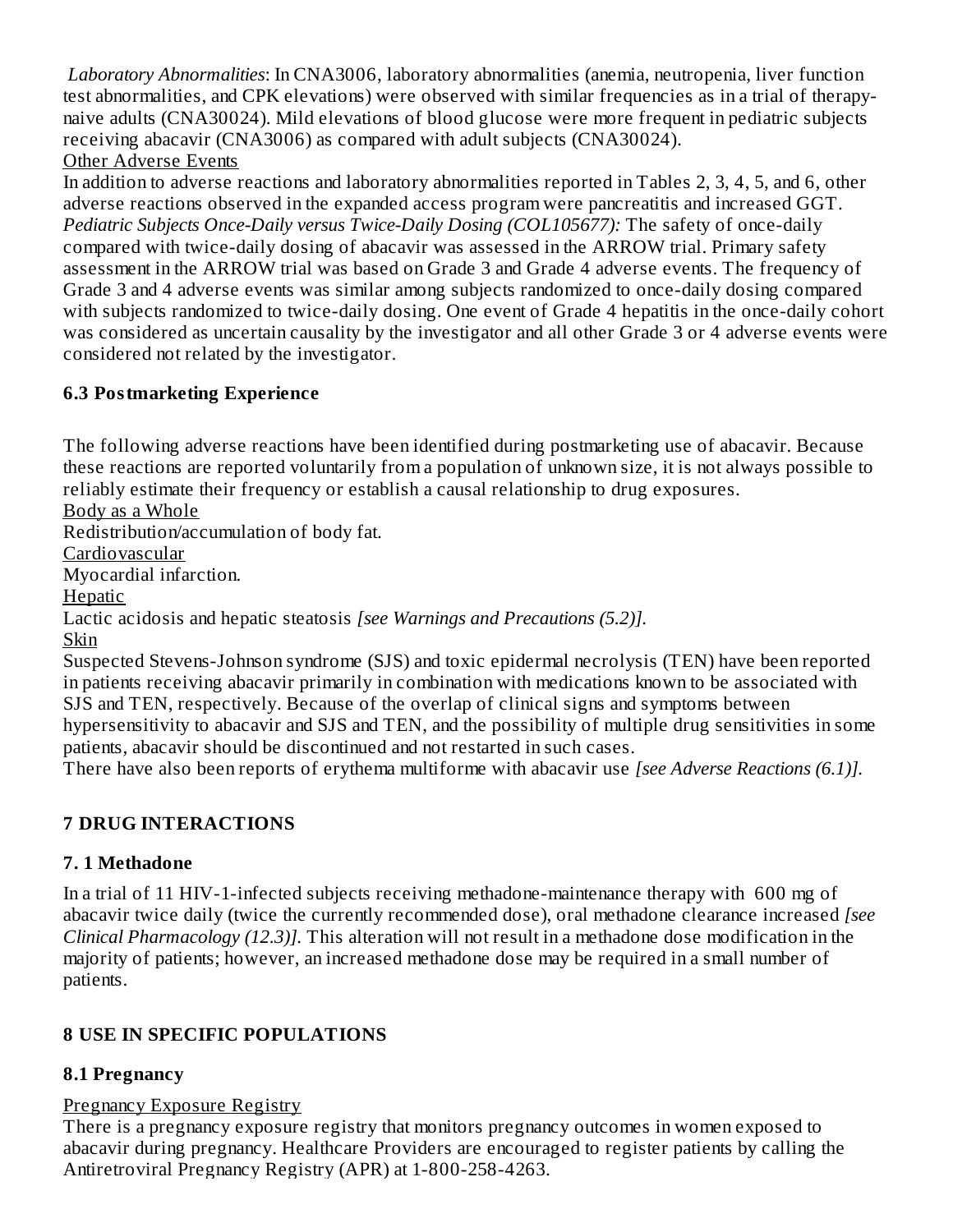### Risk Summary

Available data from the APR show no difference in the overall risk of birth defects for abacavir compared with the background rate for major birth defects of 2.7% in the Metropolitan Atlanta Congenital Defects Program (MACDP) reference population *(see Data).* The APR uses the MACDP as the U.S. reference population for birth defects in the general population. The MACDP evaluates women and infants from a limited geographic area and does not include outcomes for births that occurred at less than 20 weeks'gestation. The rate of miscarriage is not reported in the APR. The estimated background rate of miscarriage in clinically recognized pregnancies in the U.S. general population is 15% to 20%. The background risk for major birth defects and miscarriage for the indicated population is unknown. In animal reproduction studies, oral administration of abacavir to pregnant rats during organogenesis resulted in fetal malformations and other embryonic and fetal toxicities at exposures 35 times the human exposure (AUC) at the recommended clinical daily dose. However, no adverse developmental effects were observed following oral administration of abacavir to pregnant rabbits during organogenesis, at exposures approximately 9 times the human exposure (AUC) at the recommended clinical dose *(see Data).*

### Data

*Human Data:* Based on prospective reports to the APR of over 2,000 exposures to abacavir during pregnancy resulting in live births (including over 1,000 exposed in the first trimester), there was no difference between the overall risk of birth defects for abacavir compared with the background birth defect rate of 2.7% in the U.S. reference population of the MACDP. The prevalence of defects in live births was 2.9% (95% CI: 2.0% to 4.1%) following first trimester exposure to abacavir-containing regimens and 2.7% (95% CI: 1.9% to 3.7%) following second/third trimester exposure to abacavircontaining regimens.

Abacavir has been shown to cross the placenta and concentrations in neonatal plasma at birth were essentially equal to those in maternal plasma at delivery *[see Clinical Pharmacology (12.3)]. Animal Data:* Abacavir was administered orally to pregnant rats (at 100, 300, and 1,000 mg per kg per day) and rabbits (at 125, 350, or 700 mg per kg per day) during organogenesis (on gestation Days 6 through 17 and 6 through 20, respectively). Fetal malformations (increased incidences of fetal anasarca and skeletal malformations) or developmental toxicity (decreased fetal body weight and crown-rump length) were observed in rats at doses up to 1,000 mg per kg per day, resulting in exposures approximately 35 times the human exposure (AUC) at the recommended daily dose. No developmental effects were observed in rats at 100 mg per kg per day, resulting in exposures (AUC) 3.5 times the human exposure at the recommended daily dose. In a fertility and early embryo-fetal development study conducted in rats (at 60, 160, or 500 mg per kg per day), embryonic and fetal toxicities (increased resorptions, decreased fetal body weights) or toxicities to the offspring (increased incidence of stillbirth and lower body weights) occurred at doses up to 500 mg per kg per day. No developmental effects were observed in rats at 60 mg per kg per day, resulting in exposures (AUC) approximately 4 times the human exposure at the recommended daily dose. Studies in pregnant rats showed that abacavir is transferred to the fetus through the placenta. In pregnant rabbits, no developmental toxicities and no increases in fetal malformations occurred at up to the highest dose evaluated, resulting in exposures (AUC) approximately 9 times the human exposure at the recommended dose.

### **8.2 Lactation**

#### Risk Summary

The Centers for Disease Control and Prevention recommends that HIV-1-infected mothers in the United States not breastfeed their infants to avoid risking postnatal transmission of HIV-1 infection. Abacavir is present in human milk. There is no information on the effects of abacavir on the breastfed infant or the effects of the drug on milk production. Because of the potential for (1) HIV-1 transmission (in HIVnegative infants), (2) developing viral resistance (in HIV-positive infants), and (3) adverse reactions in a breastfed infant, instruct mothers not to breastfeed if they are receiving abacavir tablets.

### **8.4 Pediatric Us e**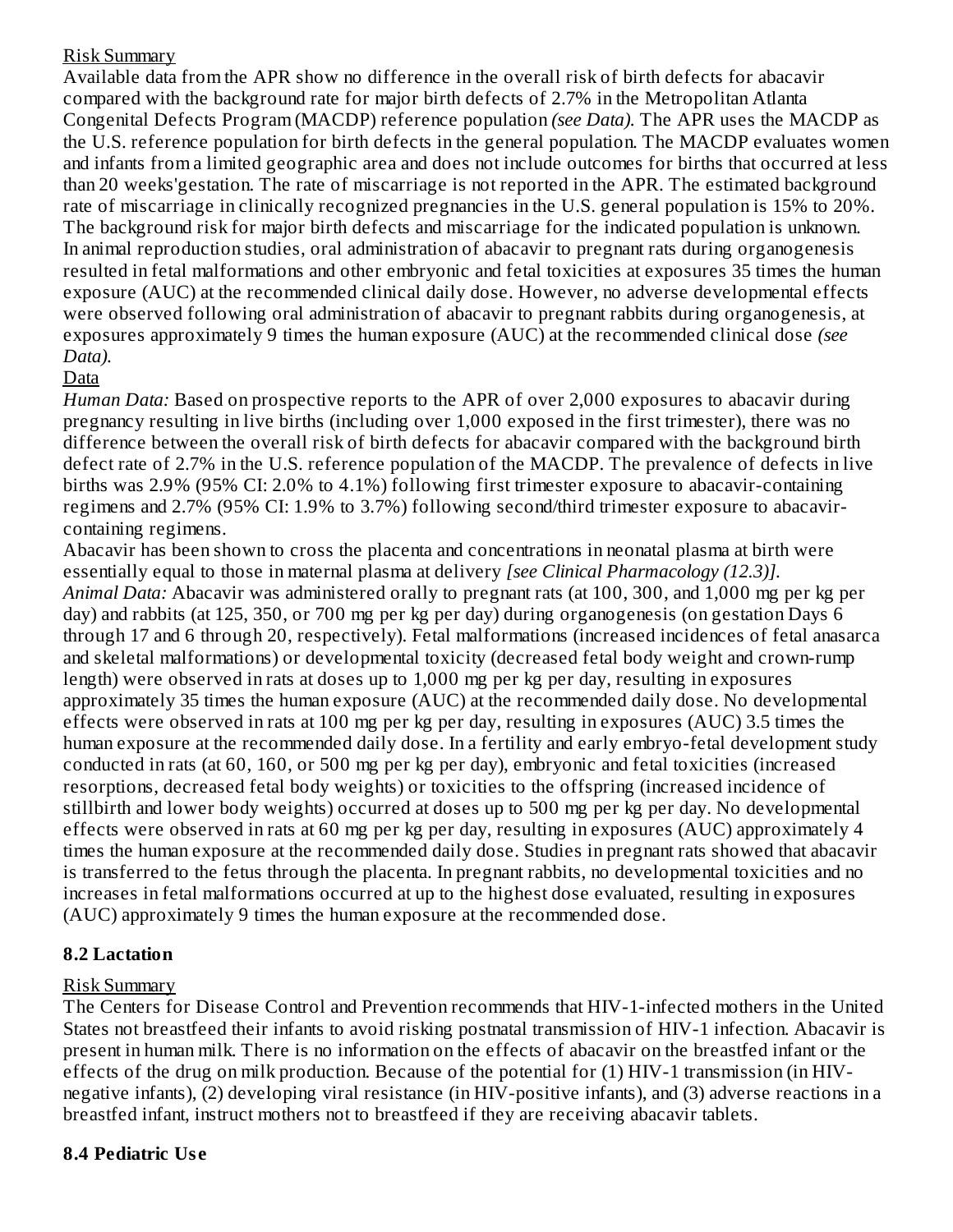The safety and effectiveness of abacavir have been established in pediatric patients aged 3 months and older. Use of abacavir is supported by pharmacokinetic trials and evidence from adequate and wellcontrolled trials of abacavir in adults and pediatric subjects *[see Dosage and Administration (2.3), Adverse Reactions (6.2), Clinical Pharmacology (12.3), Clinical Studies (14.2)].*

### **8.5 Geriatric Us e**

Clinical trials of abacavir did not include sufficient numbers of subjects aged 65 and over to determine whether they respond differently from younger subjects. In general, caution should be exercised in the administration of abacavir in elderly patients reflecting the greater frequency of decreased hepatic, renal, or cardiac function, and of concomitant disease or other drug therapy.

#### **8.6 Patients with Impaired Hepatic Function**

A dose reduction is required for patients with mild hepatic impairment (Child-Pugh Class A) *[see Dosage and Administration (2.4)].* The safety, efficacy, and pharmacokinetic properties of abacavir have not been established in patients with moderate or severe hepatic impairment; therefore, abacavir is contraindicated in these patients *[see Contraindications (4), Clinical Pharmacology (12.3)].*

### **10 OVERDOSAGE**

There is no known specific treatment for overdose with abacavir. If overdose occurs, the patient should be monitored and standard supportive treatment applied as required. It is not known whether abacavir can be removed by peritoneal dialysis or hemodialysis.

### **11 DESCRIPTION**

Abacavir sulfate, USP is a synthetic carbocyclic nucleoside analogue with inhibitory activity against HIV-1. The chemical name of abacavir sulfate, USP is (1S,4R)-4-[2-amino-6-(cyclopropylamino)-9Hpurin-9-yl]-2-cyclopentene-1-methanol sulfate (salt) (2:1). Abacavir sulfate, USP is the enantiomer with 1S, 4R absolute configuration on the cyclopentene ring. It has a molecular formula of (C14H18N6O)2•H2SO4 and a molecular weight of 670.74 daltons. It has the following structural formula:



Abacavir sulfate, USP is a white to off-white powder. Soluble in water, slightly soluble in methanol. It has an octanol per water (pH 3.3) partition coefficient (log *P*) of approximately 1 by UV-spectrometry at  $25^{\circ}$ C.

Abacavir tablets, USP are for oral administration. Each tablet contains abacavir sulfate, USP equivalent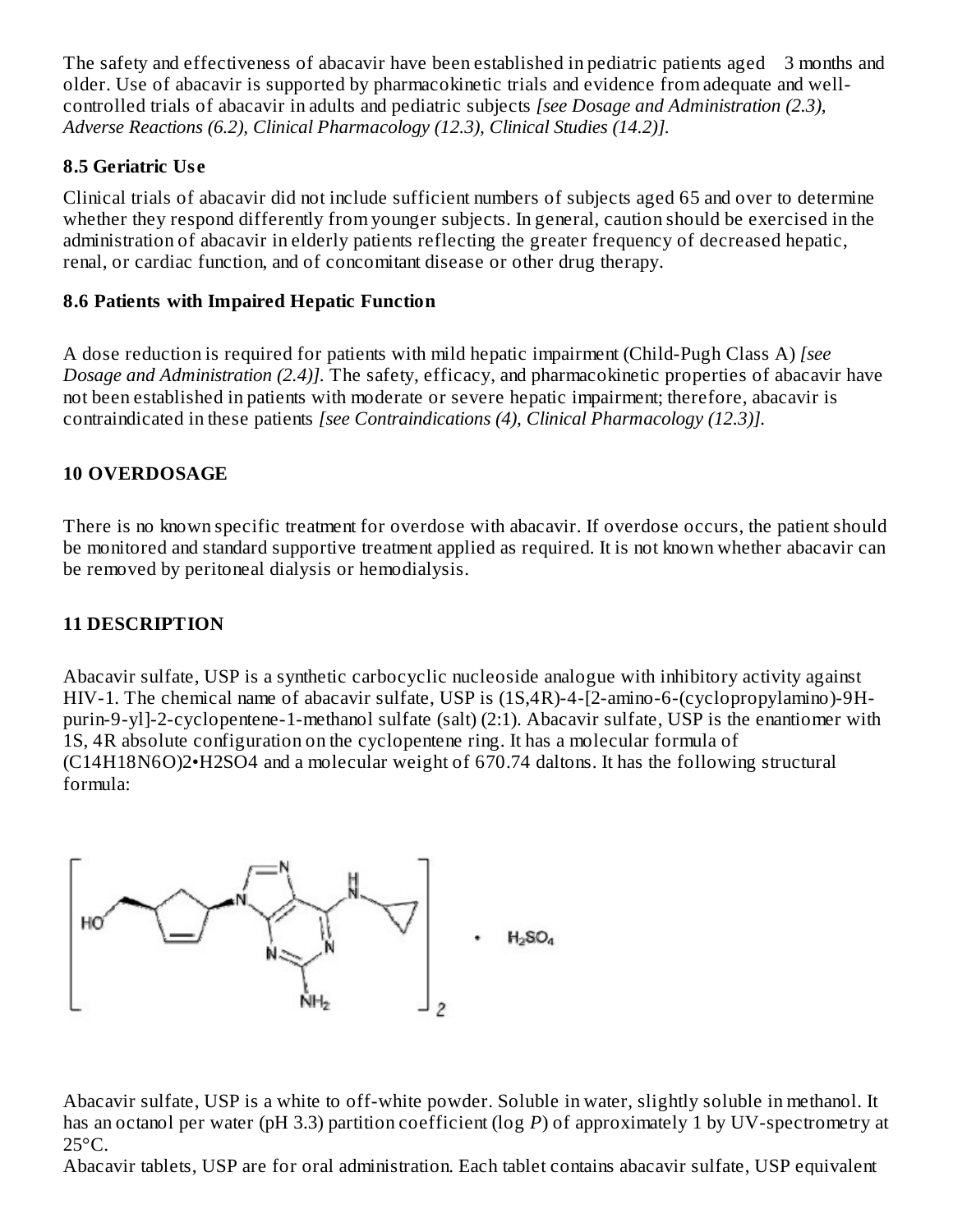to 300 mg of abacavir as active ingredient and the following inactive ingredients: microcrystalline cellulose, sodium starch glycolate, colloidal silicon dioxide, magnesium stearate. The tablets are coated with opadry yellow which contains hypromellose, titanium dioxide, triacetin, iron oxide yellow, polysorbate 80.

*In vivo,* abacavir sulfate, USP dissociates to its free base, abacavir. All dosages for abacavir sulfate, USP are expressed in terms of abacavir.

### **12 CLINICAL PHARMACOLOGY**

### **12.1 Mechanism of Action**

Abacavir is an antiretroviral agent *[see Microbiology (12.4)].*

### **12.3 Pharmacokinetics**

### Pharmacokinetics in Adults

The pharmacokinetic properties of abacavir were independent of dose over the range of 300 to 1,200 mg per day.

*Absorption and Bioavailability:* Following oral administration, abacavir is rapidly absorbed and extensively distributed. The geometric mean absolute bioavailability of the tablet was 83%. Plasma abacavir AUC was similar following administration of the oral solution or tablets. After oral administration of 300 mg twice daily in 20 subjects, the steady-state peak serum abacavir concentration  $(C_{\text{max}})$  was 3 ± 0.89 mcg per mL (mean ± SD) and  $AUC_{(0 \text{ to } 12 \text{ h})}$  was 6.02 ± 1.73 mcg•hour per mL. After oral administration of a single dose of 600 mg of abacavir in 20 subjects,  $\rm{C_{max}}$  was 4.26  $\pm$  1.19 mcg per mL (mean  $\pm$  SD) and AUC<sub>∞</sub> was 11.95  $\pm$  2.51 mcg•hour per mL.

*Distribution:* The apparent volume of distribution after IV administration of abacavir was 0.86 ± 0.15 L per kg, suggesting that abacavir distributes into extravascular space. In 3 subjects, the CSF AUC  $_{\rm (0~to~6~h)}$ to plasma abacavir  $\text{AUC}_{(0 \text{ to } 6 \text{ h})}$  ratio ranged from 27% to 33%.

Binding of abacavir to human plasma proteins is approximately 50% and was independent of concentration. Total blood and plasma drug-related radioactivity concentrations are identical, demonstrating that abacavir readily distributes into erythrocytes.

*Elimination:* In single-dose trails, the observed elimination half-life  $(t_{1/2})$  was  $1.54 \pm 0.63$  hours. After intravenous administration, total clearance was  $0.80 \pm 0.24$  L per hour per kg (mean  $\pm$  SD). *Metabolism :* In humans, abacavir is not significantly metabolized by cytochrome P450 enzymes. The

primary routes of elimination of abacavir are metabolism by alcohol dehydrogenase to form the 5' carboxylic acid and glucuronyl transferase to form the 5'-glucuronide. The metabolites do not have antiviral activity. *In vitro* experiments reveal that abacavir does not inhibit human CYP3A4, CYP2D6, or CYP2C9 activity at clinically relevant concentrations.

*Excretion:*Elimination of abacavir was quantified in a mass balance trial following administration of a 600-mg dose of <sup>14</sup>C-abacavir: 99% of the radioactivity was recovered, 1.2% was excreted in the urine as abacavir, 30% as the 5'-carboxylic acid metabolite, 36% as the 5'-glucuronide metabolite, and 15% as unidentified minor metabolites in the urine. Fecal elimination accounted for 16% of the dose. Special Populations

*Patients with Renal Impairment:* The pharmacokinetic properties of abacavir have not been determined in patients with impaired renal function. Renal excretion of unchanged abacavir is a minor route of elimination in humans.

*Patients with Hepatic Impairment:* The pharmacokinetics of abacavir have been studied in subjects with mild hepatic impairment (Child-Pugh Class A). Results showed that there was a mean increase of 89% in the abacavir AUC and an increase of 58% in the half-life of abacavir after a single dose of 600 mg of abacavir. The AUCs of the metabolites were not modified by mild liver disease; however, the rates of formation and elimination of the metabolites were decreased. *[see Contraindications (4), Use in Specific Populations (8.6)].*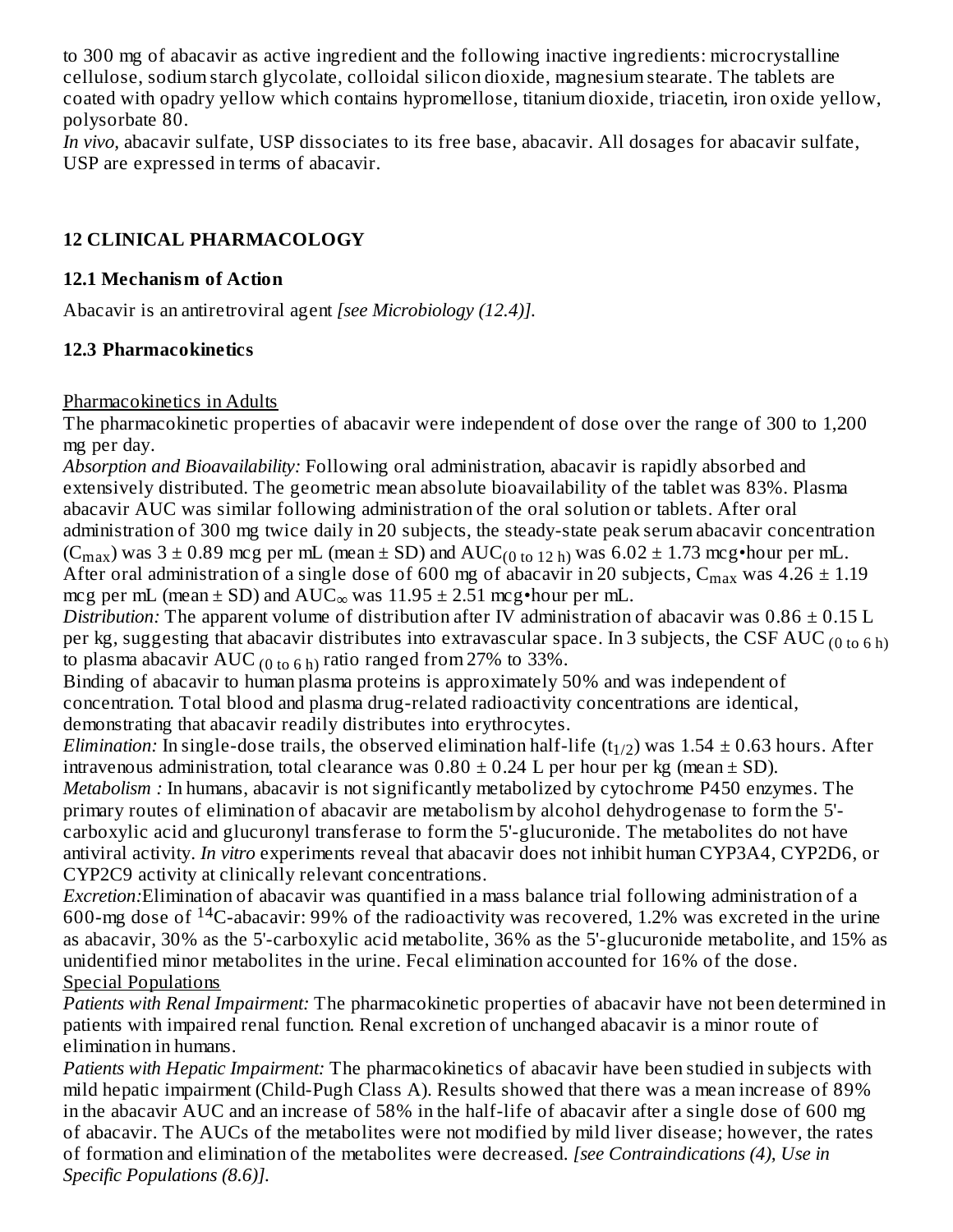*Pregnant Women*: Abacavir: Abacavir pharmacokinetics were studied in 25 pregnant women during the last trimester of pregnancy receiving abacavir 300 mg twice daily. Abacavir exposure (AUC) during pregnancy was similar to those in postpartum and in HIV-infected non-pregnant historical controls. Consistent with passive diffusion of abacavir across the placenta, abacavir concentrations in neonatal plasma cord samples at birth were essentially equal to those in maternal plasma at delivery. *Pediatric Patients:* The pharmacokinetics of abacavir have been studied after either single or repeat doses of abacavir in 169 pediatric subjects. Subjects receiving abacavir oral solution according to the recommended dosage regimen achieved plasma concentrations of abacavir similar to adults. Subjects receiving abacavir oral tablets achieved higher plasma concentrations of abacavir than subjects receiving oral solution.

The pharmacokinetics of abacavir dosed once daily in HIV-1-infected pediatric subjects aged 3 months through 12 years was evaluated in 3 trials (PENTA 13  $[n = 14]$ , PENTA 15  $[n = 18]$ , and ARROW  $[n = 16]$ 36]). All 3 trials were 2-period, crossover, open-label pharmacokinetic trials of twice- versus oncedaily dosing of abacavir and lamivudine. For the oral solution as well as the tablet formulation, these 3 trials demonstrated that once-daily dosing provides comparable  $\mathrm{AUC_{0\,to\,24}}$  to twice-daily dosing of abacavir at the same total daily dose. The mean  $\rm{C_{max}}$  was approximately 1.6- to 2.3-fold higher with abacavir once-daily dosing compared with twice-daily dosing.

*Geriatric Patients*: The pharmacokinetics of abacavir have not been studied in subjects older than 65 years.

*Male and Female Patients:* A population pharmacokinetic analysis in HIV-1-infected male (n = 304) and female (n = 67) subjects showed no gender differences in abacavir AUC normalized for lean body weight.

*Racial Groups*: There are no significant or clinically relevant racial differences between blacks and whites in abacavir pharmacokinetics.

#### Drug Interaction Studies

*Effect of Abacavir on the Pharmacokinetics of Other Agents:* In human liver microsomes, abacavir did not inhibit cytochrome P450 isoforms (2C9, 2D6, 3A4). Based on these data, it is unlikely that clinically significant drug interactions will occur between abacavir and drugs metabolized through these pathways.

Based on *in vitro* study results, abacavir at therapeutic drug exposures is not expected to affect the pharmacokinetics of drugs that are substrates of the following transporters: organic anion transporter polypeptide (OATP)1B1/3, breast cancer resistance protein (BCRP) or P-glycoprotein (P-gp), organic cation transporter (OCT)1, OCT2, or multidrug and toxic extrusion protein (MATE)1 and MATE2-K.

*Effect of Other Agents on the Pharmacokinetics of Abacavir: In vitro,* abacavir is not a substrate of OATP1B1, OAP1B3, OCT1, OCT2, OAT1, MATE1, MATE2-K, multidrug resistance-associated protein (MRP)2 or MRP4; therefore, drugs that modulate these transporters are not expected to affect abacavir plasma concentrations. Abacavir is a substrate of BCRP and P-gp *in vitro;* however, considering its absolute bioavailability (83%), modulators of these transporters are unlikely to result in a clinically relevant impact on abacavir concentrations.

*Lamivudine and/or Zidovudine:* Fifteen HIV-1-infected subjects were enrolled in a crossover-designed drug interaction trial evaluating single doses of abacavir (600 mg), lamivudine (150 mg), and zidovudine (300 mg) alone or in combination. Analysis showed no clinically relevant changes in the pharmacokinetics of abacavir with the addition of lamivudine or zidovudine or the combination of lamivudine and zidovudine. Lamivudine exposure (AUC decreased 15%) and zidovudine exposure (AUC increased 10%) did not show clinically relevant changes with concurrent abacavir. *Ethanol:* Abacavir has no effect on the pharmacokinetic properties of ethanol. Ethanol decreases the elimination of abacavir causing an increase in overall exposure. Due to the common metabolic pathways of abacavir and ethanol via alcohol dehydrogenase, the pharmacokinetic interaction between abacavir and ethanol was studied in 24 HIV-1-infected male subjects. Each subject received the following treatments on separate occasions: a single 600-mg dose of abacavir, 0.7 g per kg ethanol (equivalent to 5 alcoholic drinks), and abacavir 600 mg plus 0.7 g per kg ethanol. Coadministration of ethanol and abacavir resulted in a 41% increase in abacavir  $\text{AUC}_\infty$  and a 26% increase in abacavir t $_{1/2}.$  Abacavir had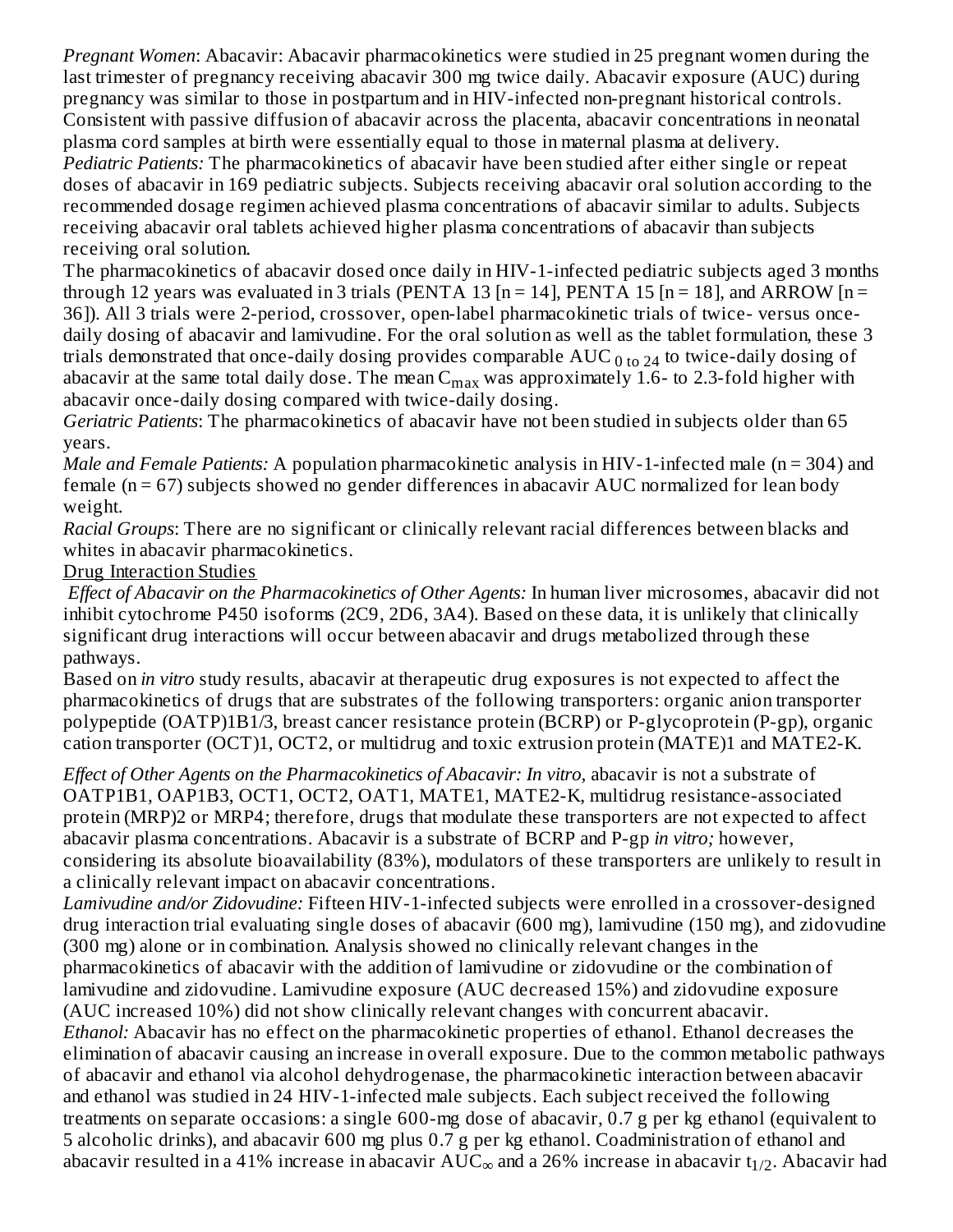no effect on the pharmacokinetic properties of ethanol, so no clinically significant interaction is expected in men. This interaction has not been studied in females. ∞ 1/2 ∞ 1/2 ∞ 1/2 ∞ 1/2 ∞ 1/2 ∞ 1/2 ∞ 1/2 ∞ 1/2 ∞ 1/2 ∞ 1/2 ∞ 1/2 ∞ 1/2 ∞ 1/2 ∞ 1/2 ∞ 1/2 ∞ 1/2 ∞ 1/2 ∞ 1/2 ∞<br>→ 1/2 ∞ 1/2 ∞ 1/2 ∞ 1/2 ∞ 1/2 ∞ 1/2 ∞ 1/2 ∞ 1/2 ∞ 1/2 ∞ 1/2 ∞ 1/2 ∞ 1/2 ∞ 1/2 ∞ 1/2 ∞ 1/2 ∞ 1/2 ∞ 1/2 ∞ 1/2 ∞

*Methadone:* In a trial of 11 HIV-1-infected subjects receiving methadone-maintenance therapy (40 mg and 90 mg daily), with 600 mg of abacavir twice daily (twice the currently recommended dose), oral methadone clearance increased 22% (90% CI: 6% to 42%). This alteration will not result in a methadone dose modification in the majority of patients; however, an increased methadone dose may be required in a small number of patients *[see Drug Interactions (7)].* The addition of methadone had no clinically significant effect on the pharmacokinetic properties of abacavir.

### **12.4 Microbiology**

Abacavir is a carbocyclic synthetic nucleoside analogue. Abacavir is converted by cellular enzymes to the active metabolite, carbovir triphosphate (CBV-TP), an analogue of deoxyguanosine-5'-triphosphate (dGTP). CBV-TP inhibits the activity of HIV-1 reverse transcriptase (RT) both by competing with the natural substrate dGTP and by its incorporation into viral DNA.

**Antiviral Activity** 

The antiviral activity of abacavir against HIV-1 was assessed in a number of cell lines including primary monocytes/macrophages and peripheral blood mononuclear cells (PBMCs).  $\mathrm{EC}_{50}$  values ranged from 3.7 to 5.8 μM (1 microM = 0.28 mcg per mL) and 0.07 to 1 microM against HIV-1 $_{\rm IIIB}$  and HIV- $1_{\text{Bal}}$ , respectively, and the mean EC<sub>50</sub> value was 0.26  $\pm$  0.18 microM against 8 clinical isolates. The median EC $_{50}$  values of abacavir were 344 nM (range: 14.8 to 676 nM), 16.9 nM (range: 5.9 to 27.9 nM), 8.1 nM (range: 1.5 to 16.7 nM), 356 nM (range: 35.7 to 396 nM), 105 nM (range: 28.1 to 168 nM), 47.6 nM (range: 5.2 to 200 nM), 51.4 nM (range: 7.1 to 177 nM), and 282 nM (range: 22.4 to 598 nM) against HIV-1 clades A-G and group O viruses (n = 3 except n = 2 for clade B), respectively. The  $\mathrm{EC}_{50}$  values against HIV-2 isolates ( $n = 4$ ), ranged from 0.024 to 0.49 microM. The antiviral activity of abacavir in cell culture was not antagonized when combined with the nucleoside reverse transcriptase inhibitors (NRTIs) didanosine, emtricitabine, lamivudine, stavudine, tenofovir, zalcitabine or zidovudine, the nonnucleoside reverse transcriptase inhibitor (NNRTI) nevirapine, or the protease inhibitor (PI) amprenavir. Ribavirin (50 microM) used in the treatment of chronic HCV infection had no effect on the anti–HIV-1 activity of abacavir in cell culture.

### Resistance

HIV-1 isolates with reduced susceptibility to abacavir have been selected in cell culture. Genotypic analysis of isolates selected in cell culture and recovered from abacavir-treated subjects demonstrated that amino acid substitutions K65R, L74V, Y115F, and M184V/I emerged in HIV-1 RT. M184V or I substitutions resulted in an approximately 2-fold decrease in susceptibility to abacavir. Substitutions K65R, L74M, or Y115F with M184V or I conferred a 7- to 8-fold reduction in abacavir susceptibility, and combinations of three substitutions were required to confer more than an 8-fold reduction in susceptibility.

Thirty-nine percent (7 of 18) of the isolates from subjects who experienced virologic failure in the abacavir once-daily arm had a greater than 2.5-fold mean decrease in abacavir susceptibility with a median-fold decrease of 1.3 (range 0.5 to 11) compared with 29% (5 of 17) of the failure isolates in the twice-daily arm with a median-fold decrease of 0.92 (range 0.7 to 13).

### Cross-Resistance

Cross-resistance has been observed among NRTIs. Isolates containing abacavir resistance-associated substitutions, namely, K65R, L74V, Y115F, and M184V, exhibited cross-resistance to didanosine, emtricitabine, lamivudine, and tenofovir in cell culture and in subjects. An increasing number of thymidine analogue mutation substitutions (TAMs: M41L, D67N, K70R, L210W, T215Y/F, K219E/R/H/Q/N) is associated with a progressive reduction in abacavir susceptibility.

## **13 NONCLINICAL TOXICOLOGY**

### **13.1 Carcinogenesis, Mutagenesis, Impairment of Fertility**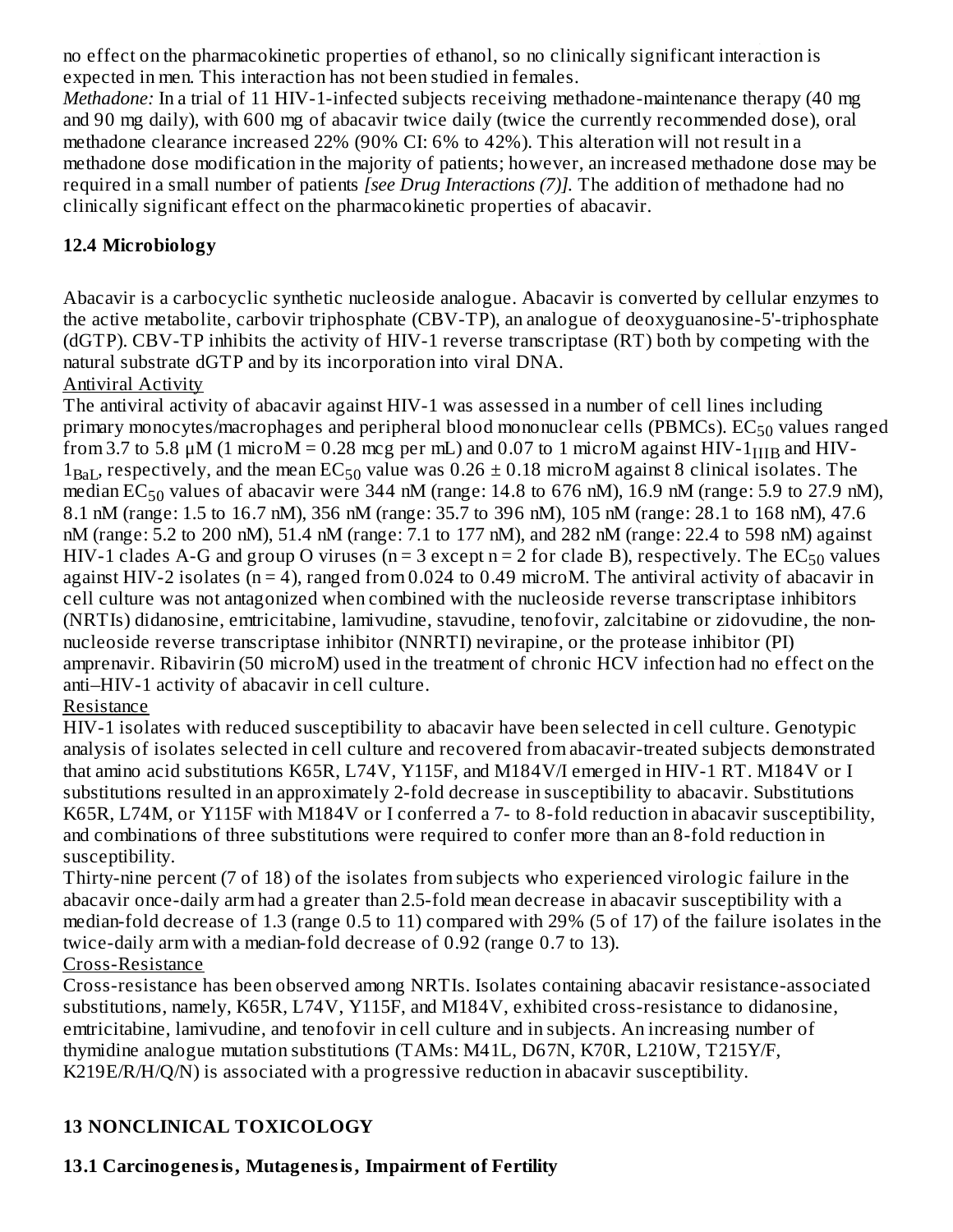#### **Carcinogenicity**

Abacavir was administered orally at 3 dosage levels to separate groups of mice and rats in 2-year carcinogenicity studies. Results showed an increase in the incidence of malignant and non-malignant tumors. Malignant tumors occurred in the preputial gland of males and the clitoral gland of females of both species, and in the liver of female rats. In addition, non-malignant tumors also occurred in the liver and thyroid gland of female rats. These observations were made at systemic exposures in the range of 6 to 32 times the human exposure at the recommended dose of 600 mg.

### Mutagenicity

Abacavir induced chromosomal aberrations both in the presence and absence of metabolic activation in an *in vitro* cytogenetic study in human lymphocytes. Abacavir was mutagenic in the absence of metabolic activation, although it was not mutagenic in the presence of metabolic activation in an L5178Y mouse lymphoma assay. Abacavir was clastogenic in males and not clastogenic in females in an *in vivo* mouse bone marrow micronucleus assay.

Abacavir was not mutagenic in bacterial mutagenicity assays in the presence and absence of metabolic activation.

Impairment of Fertility

Abacavir did not affect male or female fertility in rats at a dose associated with exposures (AUC) approximately 3.3 times (male) or 4.1 times (female) those in humans at the clinically recommended dose.

### **13.2 Animal Toxicology and/or Pharmacology**

Myocardial degeneration was found in mice and rats following administration of abacavir for 2 years. The systemic exposures were equivalent to 7 to 24 times the expected systemic exposure in humans at a dose of 600 mg. The clinical relevance of this finding has not been determined.

### **14 CLINICAL STUDIES**

#### **14.1 Adult Trials**

#### Therapy-Naive Adults

CNA30024 was a multicenter, double-blind, controlled trial in which 649 HIV-1-infected, therapynaive adults were randomized and received either abacavir (300 mg twice daily), lamivudine (150 mg twice daily), and efavirenz (600 mg once daily); or zidovudine (300 mg twice daily), lamivudine (150 mg twice daily), and efavirenz (600 mg once daily). The duration of double-blind treatment was at least 48 weeks. Trial participants were male (81%), white (51%), black (21%), and Hispanic (26%). The median age was 35 years; the median pretreatment CD4+ cell count was 264 cells per mm<sup>3</sup>, and median plasma HIV-1 RNA was 4.79  $\log_{10}$  copies per mL. The outcomes of randomized treatment are provided in Table 7.

#### **Table 7. Outcomes of Randomized Treatment through Week 48 (CNA30024)**

| <b>Outcome</b>                           | <b>Abacavir plus</b><br>Lamivudine plus<br><b>Efavirenz</b><br>$(n = 324)$ | <b>Zidovudine plus</b><br><b>Lamivudine plus</b><br>Efavirenz( $n = 325$ ) |
|------------------------------------------|----------------------------------------------------------------------------|----------------------------------------------------------------------------|
| Responder <sup>a</sup>                   | 69% (73%)                                                                  | 69% (71%)                                                                  |
| Virologic failures <sup>b</sup>          | 6%                                                                         | 4%                                                                         |
| Discontinued due to<br>adverse reactions | 14%                                                                        | 16%                                                                        |
| Discontinued due to other                | 100/                                                                       | 110/                                                                       |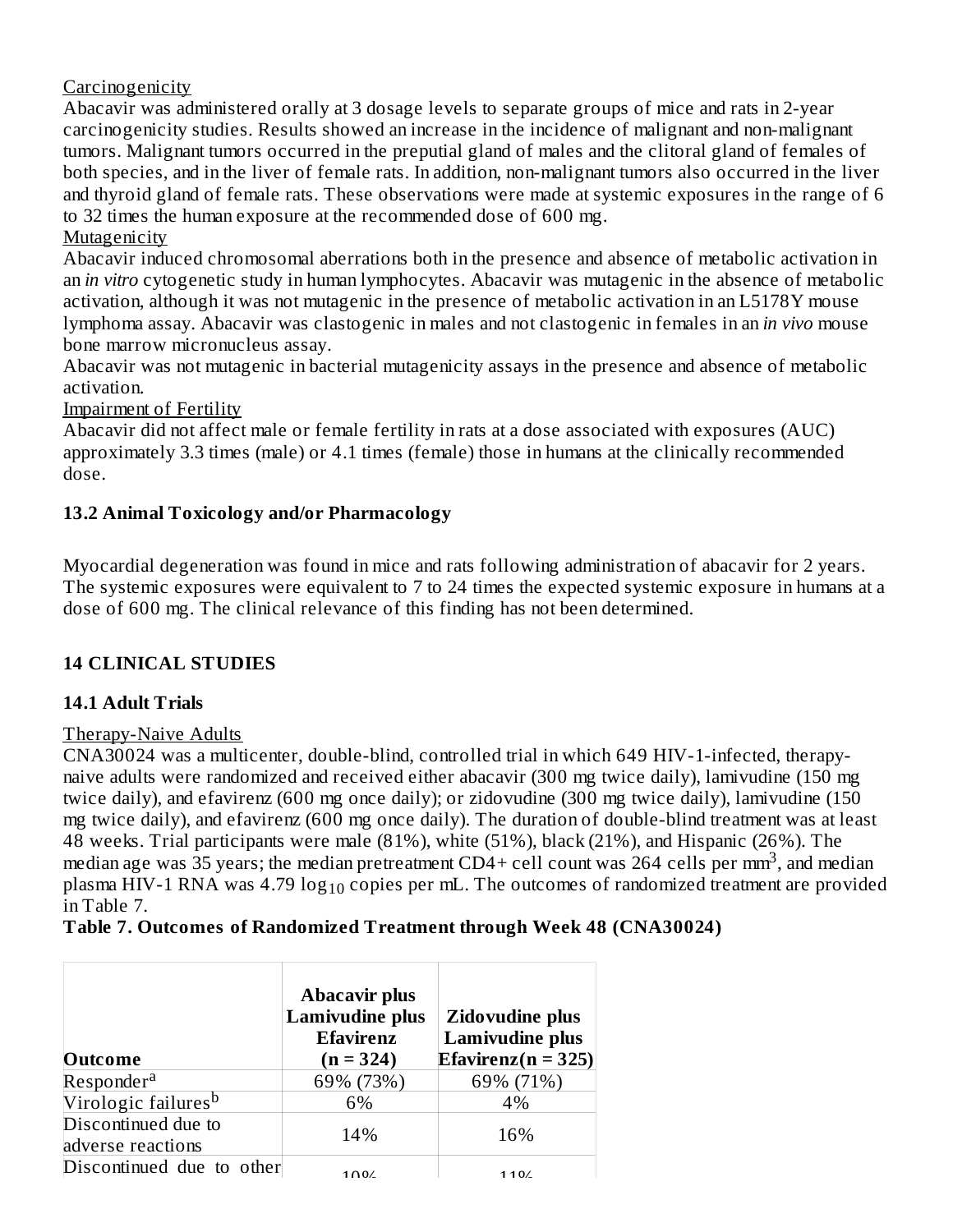<sup>a</sup> Subjects achieved and maintained confirmed HIV-1 RNA less than or equal to 50 copies per mL (less than 400 copies per mL) through Week 48 (Roche AMPLICOR Ultrasensitive HIV-1 MONITOR standard test 1.0 PCR).

 $^{\rm b}$  Includes viral rebound, insufficient viral response according to the investigator, and failure to achieve confirmed less than or equal to 50 copies per mL by Week 48.

<sup>c</sup> Includes consent withdrawn, lost to follow up, protocol violations, those with missing data, clinical progression, and other.

After 48 weeks of therapy, the median CD4+ cell count increases from baseline were 209 cells per  $\text{mm}^3$  in the group receiving abacavir and 155 cells per m $\text{m}^3$  in the zidovudine group. Through Week 48, 8 subjects (2%) in the group receiving abacavir (5 CDC classification C events and 3 deaths) and 5 subjects (2%) on the zidovudine arm (3 CDC classification C events and 2 deaths) experienced clinical disease progression.

CNA3005 was a multicenter, double-blind, controlled trial in which 562 HIV-1-infected, therapy-naive adults were randomized to receive either abacavir (300 mg twice daily) plus COMBIVIR (lamivudine 150 mg/zidovudine 300 mg twice daily), or indinavir (800 mg 3 times a day) plus COMBIVIR twice daily. The trial was stratified at randomization by pre-entry plasma HIV-1 RNA 10,000 to 100,000 copies per mL and plasma HIV-1 RNA greater than 100,000 copies per mL. Trial participants were male (87%), white (73%), black (15%), and Hispanic (9%). At baseline the median age was 36 years; the median baseline CD4+ cell count was 360 cells per  $mm<sup>3</sup>$ , and median baseline plasma HIV-1 RNA was 4.8  $\log^{10}$  copies per mL. Proportions of subjects with plasma HIV-1 RNA less than 400 copies per mL (using Roche AMPLICOR HIV-1 MONITOR Test) through 48 weeks of treatment are summarized in Table 8.

### **Table 8. Outcomes of Randomized Treatment through Week 48 (CNA3005)**

| <b>Outcome</b>                                 | <b>Abacavir plus</b><br>Lamivudine/Zidovudine<br>$(n = 262)$ | <b>Indinavir plus</b><br>Lamivudine/Zidovudine<br>$(n = 265)$ |
|------------------------------------------------|--------------------------------------------------------------|---------------------------------------------------------------|
| Responder <sup>a</sup>                         | 49%                                                          | 50%                                                           |
| Virologic failure <sup>b</sup>                 | 31%                                                          | 28%                                                           |
| Discontinued due to adverse reactions          | 10%                                                          | 12%                                                           |
| Discontinued due to other reasons <sup>c</sup> | 11%                                                          | 10%                                                           |

<sup>a</sup> Subjects achieved and maintained confirmed HIV-1 RNA less than 400 copies per mL.

 $^{\rm b}$  Includes viral rebound and failure to achieve confirmed less than 400 copies per mL by Week 48. <sup>c</sup> Includes consent withdrawn, lost to follow up, protocol violations, those with missing data, clinical progression, and other.

Treatment response by plasma HIV-1 RNA strata is shown in Table 9.

**Table 9. Proportions of Responders through Week 48 by Screening Plasma HIV-1 RNA Levels (CNA3005)**

| <b>Screening</b><br><b>HIV-1 RNA</b> | Abacavir plus<br>Lamivudine/Zidovudine<br>$(n = 262)$ |     | Indinavir plus<br>$(n = 265)$ | Lamivudine/Zidovudine |  |  |
|--------------------------------------|-------------------------------------------------------|-----|-------------------------------|-----------------------|--|--|
| (copies/mL)                          | $\leq$ 400 copies/mL                                  | n   | $<$ 400 copies/mL             | n                     |  |  |
| $≥10,000 - ≤100,000$                 | 50%                                                   | 166 | 48%                           | 165                   |  |  |
| >100,000                             | 48%                                                   | 96  | 52%                           | 100                   |  |  |

In subjects with baseline viral load greater than 100,000 copies per mL, percentages of subjects with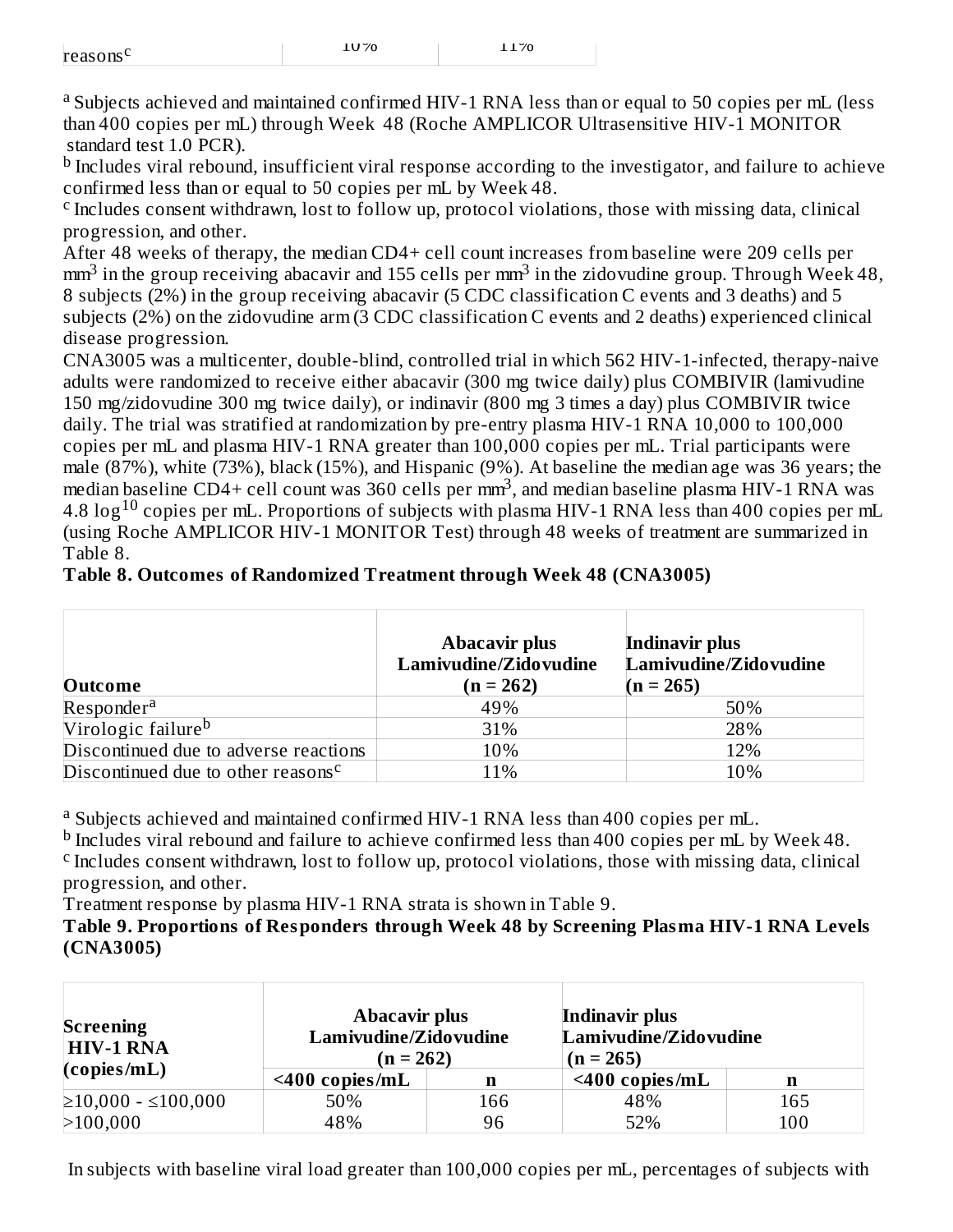HIV-1 RNA levels less than 50 copies per mL were 31% in the group receiving abacavir versus 45% in the group receiving indinavir.

Through Week 48, an overall mean increase in CD4+ cell count of about 150 cells per mm3 was observed in both treatment arms. Through Week 48, 9 subjects (3.4%) in the group receiving abacavir (6 CDC classification C events and 3 deaths) and 3 subjects (1.5%) in the group receiving indinavir (2 CDC classification C events and 1 death) experienced clinical disease progression.

CNA30021 was an international, multicenter, double-blind, controlled trial in which 770 HIV-1 infected, therapy-naive adults were randomized and received either abacavir 600 mg once daily or abacavir 300 mg twice daily, both in combination with lamivudine 300 mg once daily and efavirenz 600 mg once daily. The double-blind treatment duration was at least 48 weeks. Trial participants had a mean age of 37 years; were male (81%), white (54%), black (27%), and American Hispanic (15%). The median baseline CD4+ cell count was 262 cells per  $mm<sup>3</sup>$  (range: 21 to 918 cells per  $mm<sup>3</sup>$ ) and the median baseline plasma HIV-1 RNA was 4.89 log10 copies per mL (range: 2.60 to 6.99 log10 copies per mL).

The outcomes of randomized treatment are provided in Table 10.

### **Table 10. Outcomes of Randomized Treatment through Week 48 (CNA30021)**

| <b>Outcome</b>                                    | Abacavir<br>600 mg q.d. plus<br><b>EPIVIRplus</b><br>Efavirenz<br>$(n = 384)$ | Abacavir 300 mg<br>b.i.d. plus<br><b>EPIVIRplus</b><br><b>Efavirenz</b><br>$(n = 386)$ |  |  |
|---------------------------------------------------|-------------------------------------------------------------------------------|----------------------------------------------------------------------------------------|--|--|
| Responder <sup>a</sup>                            | 64% (71%)                                                                     | 65% (72%)                                                                              |  |  |
| Virologic failure <sup>b</sup>                    | 11% (5%)                                                                      | 11% (5%)                                                                               |  |  |
| Discontinued due to<br>adverse reactions          | 13%                                                                           | 11%                                                                                    |  |  |
| Discontinued due to<br>other reasons <sup>c</sup> | 11%                                                                           | 13%                                                                                    |  |  |

<sup>a</sup> Subjects achieved and maintained confirmed HIV-1 RNA less than 50 copies per mL (less than 400 copies per mL) through Week 48 (Roche AMPLICOR Ultrasensitive HIV-1 MONITOR standard test version 1.0).

<sup>b</sup> Includes viral rebound, failure to achieve confirmed less than 50 copies per mL (less than 400 copies per mL) by Week 48, and insufficient viral load response.

 $\epsilon$  Includes consent withdrawn, lost to follow up, protocol violations, clinical progression, and other. After 48 weeks of therapy, the median CD4+ cell count increases from baseline were 188 cells per  $\text{mm}^3$  in the group receiving abacavir 600 mg once daily and 200 cells per mm<sup>3</sup> in the group receiving abacavir 300 mg twice daily. Through Week 48, 6 subjects (2%) in the group receiving abacavir 600 mg once daily (4 CDC classification C events and 2 deaths) and 10 subjects (3%) in the group receiving abacavir 300 mg twice daily (7 CDC classification C events and 3 deaths) experienced clinical disease progression. None of the deaths were attributed to trial medications.

#### **14.2 Pediatric Trials**

## Therapy-Experienced Pediatric Subjects

CNA3006 was a randomized, double-blind trial comparing abacavir 8 mg per kg twice daily plus lamivudine 4 mg per kg twice daily plus zidovudine 180 mg per m<sup>2</sup> twice daily versus lamivudine 4 mg per kg twice daily plus zidovudine 180 mg per  $m^2$  twice daily. Two hundred and five therapyexperienced pediatric subjects were enrolled: female (56%), white (17%), black (50%), Hispanic (30%), median age of 5.4 years, baseline CD4+ cell percent greater than 15% (median = 27%), and median baseline plasma HIV-1 RNA of 4.6  $\log_{10}$  copies per mL. Eighty percent and 55% of subjects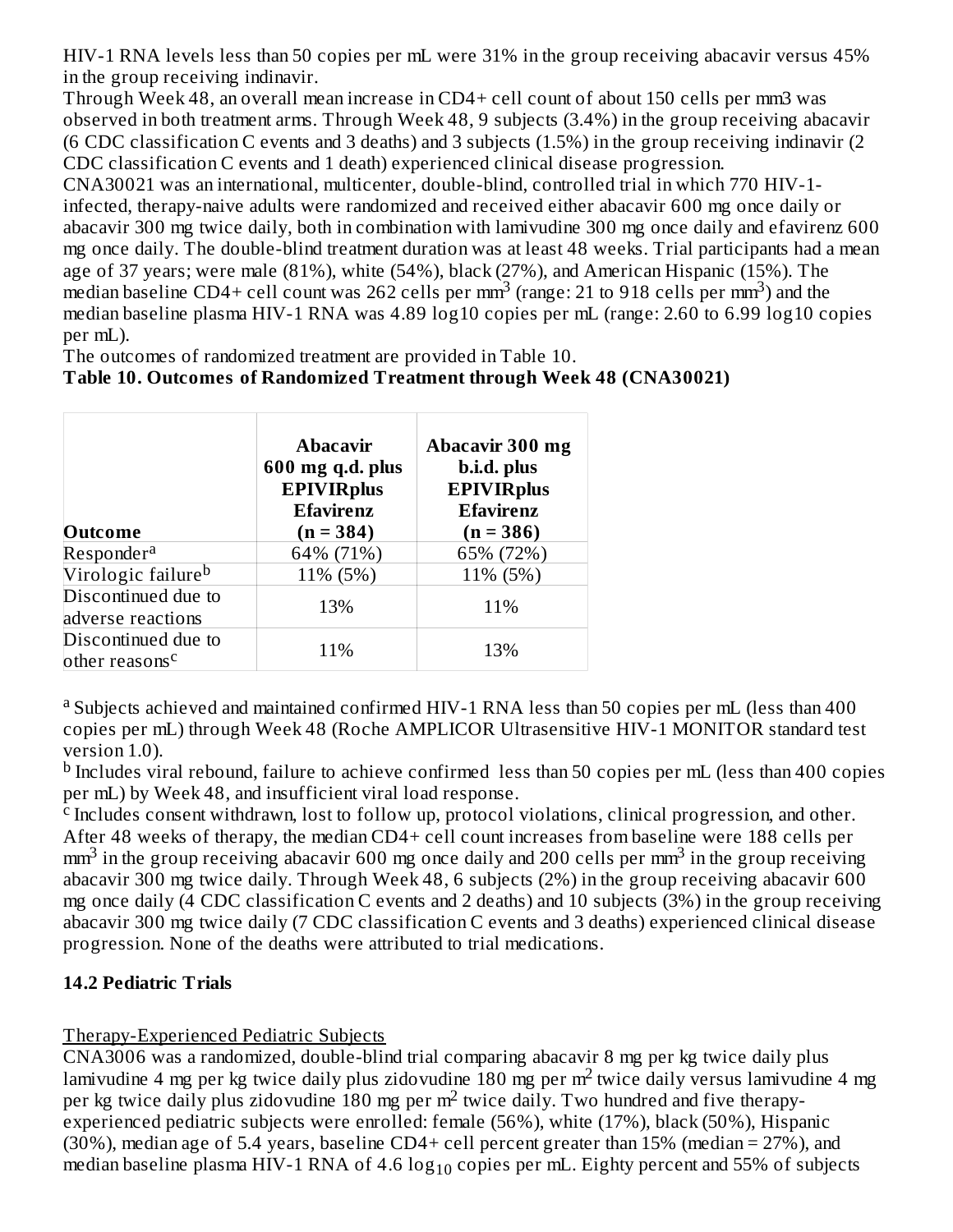had prior therapy with zidovudine and lamivudine, respectively, most often in combination. The median duration of prior nucleoside analogue therapy was 2 years. At 16 weeks, the proportion of subjects responding based on plasma HIV-1 RNA less than or equal to 400 copies per mL was significantly higher in subjects receiving abacavir plus lamivudine plus zidovudine compared with subjects receiving lamivudine plus zidovudine, 13% versus 2%, respectively. Median plasma HIV-1 RNA changes from baseline were -0.53  $\log_{10}$  copies per mL in the group receiving abacavir plus lamivudine plus zidovudine compared with -0.21  $\log_{10}$  copies per mL in the group receiving lamivudine plus zidovudine. Median CD4+ cell count increases from baseline were 69 cells per mm<sup>3</sup> in the group receiving abacavir plus lamivudine plus zidovudine and 9 cells per mm $^3$  in the group receiving lamivudine plus zidovudine.  $\frac{1}{2}$ 

#### Once-Daily Dosing

ARROW (COL105677) was a 5-year randomized, multicenter trial which evaluated multiple aspects of clinical management of HIV-1 infection in pediatric subjects. HIV-1–infected, treatment-naive subjects aged 3 months to 17 years were enrolled and treated with a first-line regimen containing abacavir and lamivudine, dosed twice daily according to World Health Organization recommendations. After a minimum of 36 weeks of treatment, subjects were given the option to participate in Randomization 3 of the ARROW trial, comparing the safety and efficacy of once-daily dosing with twice-daily dosing of abacavir and lamivudine, in combination with a third antiretroviral drug, for an additional 96 weeks. Of the 1,206 original ARROW subjects, 669 participated in Randomization 3. Virologic suppression was not a requirement for participation at baseline for Randomization 3 (following a minimum of 36 weeks of twice-daily treatment), 75% of subjects in the twice-daily cohort were virologically suppressed compared with 71% of subjects in the once-daily cohort.

The proportions of subjects with HIV-1 RNA less than 80 copies per mL through 96 weeks are shown in Table 11. The differences between virologic responses in the two treatment arms were comparable across baseline characteristics for gender and age.

#### **Table 11. Virologic Outcome of Randomized Treatment at Week 96 (ARROW Randomization a 3)**

|                                            | <b>Outcome</b> |           | Abacavir plus Lamivudine Abacavir plus Lamivudine<br><b>Twice-Daily Dosing</b><br>$(n = 333)$ | <b>Once-daily Dosing</b><br>$(n = 336)$ |
|--------------------------------------------|----------------|-----------|-----------------------------------------------------------------------------------------------|-----------------------------------------|
| $HIV-1$                                    | <b>RNA</b>     | $80$      | 70%                                                                                           | 67%                                     |
| $\frac{1}{2}$ copies/mL <sup>b</sup>       |                |           |                                                                                               |                                         |
| $HIV-1$                                    | <b>RNA</b>     | $\geq 80$ | 28%                                                                                           | 31%                                     |
| $\mathbf{copies}/\mathbf{mL}^{\mathbf{c}}$ |                |           |                                                                                               |                                         |
| No virologic data                          |                |           |                                                                                               |                                         |
| Discontinued due to adverse                |                |           | 1%                                                                                            | $< 1\%$                                 |
| event or death                             |                |           |                                                                                               |                                         |
| Discontinued study for other               |                |           | $0\%$                                                                                         | $<1\%$                                  |
| reasons <sup>d</sup>                       |                |           |                                                                                               |                                         |
| Missing data during window                 |                |           | 1%                                                                                            | 1%                                      |
| but on study                               |                |           |                                                                                               |                                         |

<sup>a</sup> Analyses were based on the last observed viral load data within the Week 96 window.

 $^{\rm b}$  Predicted difference (95% CI) of response rate is -4.5% (-11% to 2%) at Week 96.

<sup>c</sup> Includes subjects who discontinued due to lack or loss of efficacy or for reasons other than an adverse event or death, and had a viral load value of greater than or equal to 80 copies per mL, or subjects who had a switch in background regimen that was not permitted by the protocol.

d Other includes reasons such as withdrew consent, loss to follow-up, etc. and the last available HIV-1 RNA less than 80 copies per mL (or missing).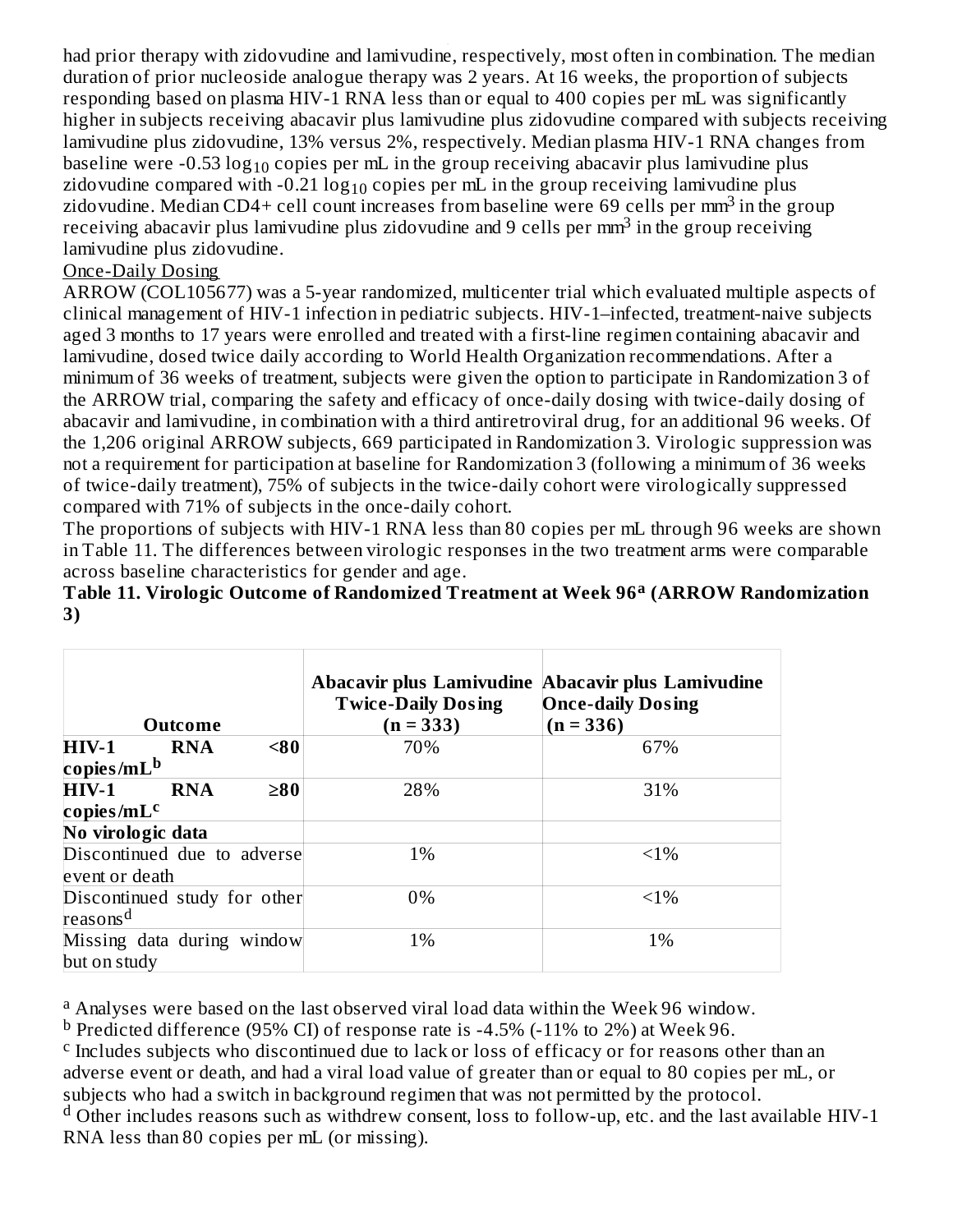### **16 HOW SUPPLIED/STORAGE AND HANDLING**

Abacavir tablets, USP containing abacavir sulfate, USP equivalent to 300 mg abacavir are yellow colored, biconvex, capsule shaped, film coated tablets debossed with 'H' on one side and '139' on other side separating 13 & 9 with score line. They are packaged as follows: Bottles of 60 tablets (NDC 31722-557-60)

**Store at 20° to 25°C (68° to 77°F) [s ee USP Controlled Room Temperature].**

### **17 PATIENT COUNSELING INFORMATION**

Advice the patient to read the FDA-approved patient labeling (Medication Guide)

Hypersensitivity Reactions

Inform patients:

• that a Medication Guide and Warning Card summarizing the symptoms of the abacavir hypersensitivity reaction and other product information will be dispensed by the pharmacist with each new prescription and refill of abacavir tablets, and instruct the patient to read the Medication Guide and Warning Card every time to obtain any new information that may be present about abacavir tablets. The complete text of the Medication Guide is reprinted at the end of this document.

• to carry the Warning Card with them.

• how to identify a hypersensitivity reaction *[see Warnings and Precautions (5.1), Medication Guide].*

• that if they develop symptoms consistent with a hypersensitivity reaction they should call their healthcare provider right away to determine if they should stop taking abacavir tablets.

• that a hypersensitivity reaction can worsen and lead to hospitalization or death if abacavir tablet is not immediately discontinued.

• to not restart abacavir tablet or any other abacavir-containing product following a hypersensitivity reaction because more severe symptoms can occur within hours and may include life-threatening hypotension and death.

• that if they have a hypersensitivity reaction, they should dispose of any unused abacavir tablets to avoid restarting abacavir.

• that a hypersensitivity reaction is usually reversible if it is detected promptly and abacavir tablet is stopped right away.

• that if they have interrupted abacavir tablets for reasons other than symptoms of hypersensitivity (for example, those who have an interruption in drug supply), a serious or fatal hypersensitivity reaction may occur with reintroduction of abacavir.

• to not restart abacavir tablet or any other abacavir-containing product without medical consultation and only if medical care can be readily accessed by the patient or others.

Lactic Acidosis/Hepatomegaly

Advise patients that lactic acidosis and severe hepatomegaly with steatosis have been reported with use of nucleoside analogues and other antiretrovirals. Advise patients to stop taking abacavir tablets if they develop clinical symptoms suggestive of lactic acidosis or pronounced hepatotoxicity *[see Warnings and Precautions (5.2)].*

### Immune Reconstitution Syndrome

Advise patients to inform their healthcare provider immediately of any signs and symptoms of infection as inflammation from previous infection may occur soon after combination antiretroviral therapy, including when abacavir tablets is started *[see Warnings and Precautions (5.3)].*

Pregnancy Registry

Advise patients that there is a pregnancy exposure registry that monitors pregnancy outcomes in women exposed to abacavir during pregnancy *[see Use in Specific Populations (8.1)].* Lactation

Instruct women with HIV-1 infection not to breastfeed because HIV-1 can be passed to the baby in the breast milk *[see Use in Specific Populations (8.2)].*

Missed Dose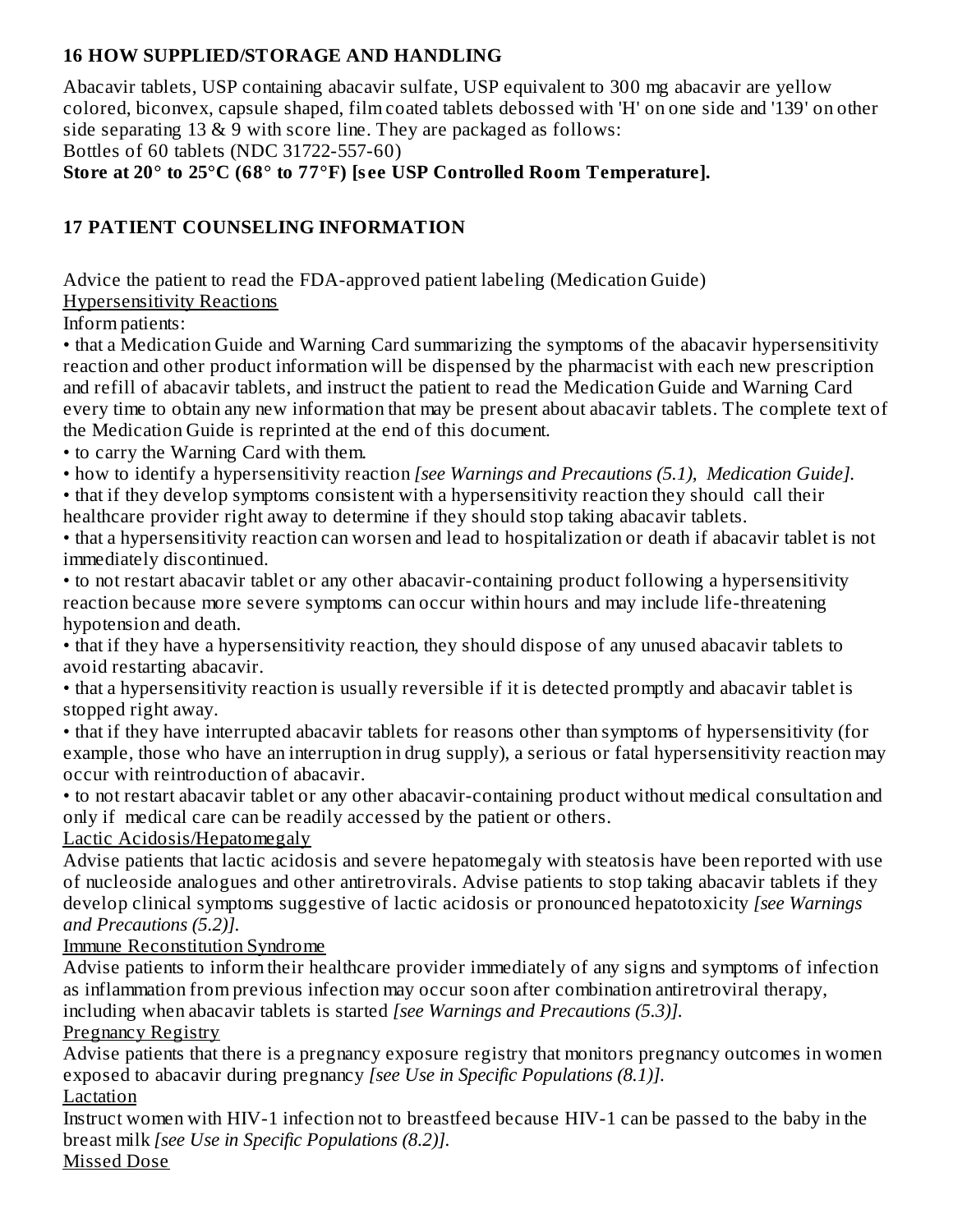Instruct patients that if they miss a dose of abacavir tablet, to take it as soon as they remember. Advise patients not to double their next dose or take more than the prescribed dose *[see Dosage and Administration (2)].*

Availability of Medication Guide

Instruct patients to read the Medication Guide before starting abacavir and to re-read it each time the prescription is renewed. Instruct patients to inform their physician or pharmacist if they develop any unusual symptom, or if any known symptom persists or worsens.

The other brands listed are trademarks of their respective owners and are not trademarks of the Hetero Labs Limited. The makers of these brands are not affiliated with and do not endorse the Hetero Labs Limited or its products.



Manufactured for: Camber Pharmaceuticals, Inc. Piscataway, NJ 08854

By**: HETERO TM**Hetero Labs Limited Jeedimetla, Hyderabad - 500 055, India

Revised: 08/2019

#### **MEDICATION GUIDE**

**Abacavir Tablets, USP**

**(ah-BAH-kah-veer)What is the most important information I should know about abacavir tablets?**

Abacavir can cause serious side effects, including:

•**Serious allergic reaction (hypers ensitivity reaction)** that can cause death have happened with abacavir tablets and other abacavir-containing products. Your risk of this allergic reaction is much higher if you have a gene variation called HLA-B\*5701. Your healthcare provider can determine with a blood test if you have this gene variation.

**If you get a symptom from 2 or more of the following groups while taking abacavir tablets, call your healthcare provider right away to find out if you should stop taking abacavir tablets.**

|                      | Symptom(s)                                                           |
|----------------------|----------------------------------------------------------------------|
| <b>Group 1 Fever</b> |                                                                      |
| <b>Group 2 Rash</b>  |                                                                      |
|                      | Nausea, vomiting, diarrhea, abdominal (stomach<br>Group 3 area) pain |
|                      |                                                                      |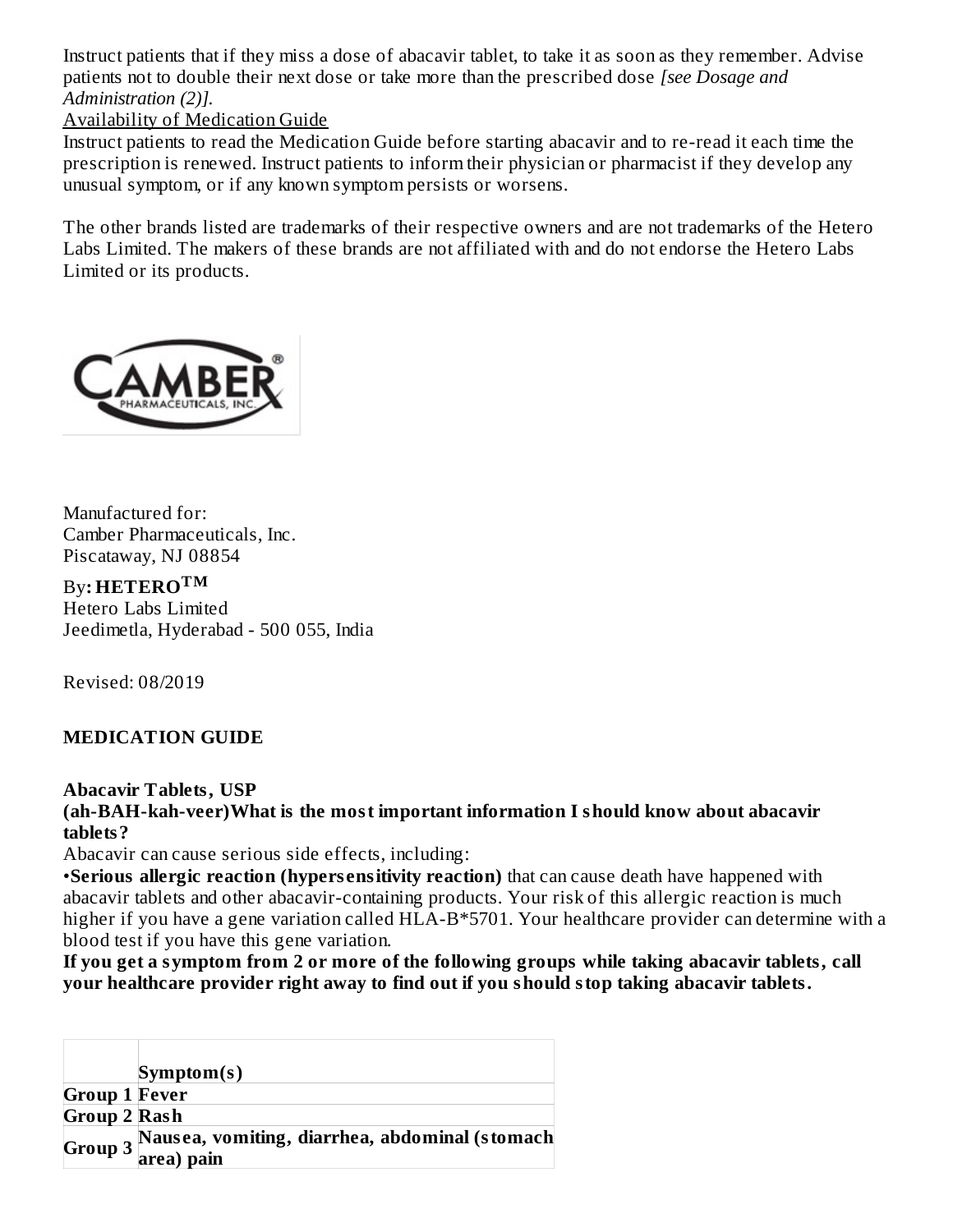**Group 4 Generally ill feeling, extreme tiredness, or achiness**

**Group 5 Shortness of breath, cough, sore throat**

A list of these symptoms is on the Warning Card your pharmacist gives you. **Carry this Warning Card with you at all times**.

**If you stop abacavir tablets becaus e of an allergic reaction, never take abacavir tablets or any other abacavir-containing medicine (EPZICOM, TRIUMEQ, or TRIZIVIR) again.**

• If you have an allergic reaction, dispose of any unused abacavir tablets. Ask your pharmacist how to properly dispose of medicines.

• If you take abacavir tablets or any other abacavir-containing medicine again after you have had an allergic reaction, **within hours** you may get **life-threatening symptoms** that may include **very low blood pressure or death.**

• If you stop abacavir tablets for any other reason, even for a few days, and you are not allergic to abacavir, talk with your healthcare provider before taking it again. Taking abacavir tablets again can cause a serious allergic or life-threatening reaction, even if you never had an allergic reaction to it before.

#### **If your healthcare provider tells you that you can take abacavir tablets again, start taking it when you are around medical help or people who can call a healthcare provider if you need one. What is abacavir tablet?**

Abacavir tablet is a prescription HIV-1 (Human Immunodeficiency Virus type 1) medicine used with other antiretroviral medicines to treat HIV-1 infection. HIV-1 is the virus that causes Acquired Immune Deficiency Syndrome (AIDS).

The safety and effectiveness of abacavir has not been established in children under 3 months of age. **When us ed with other antiretroviral medicines to treat HIV-1 infection, abacavir tablet may help:** • reduce the amount of HIV-1 in your blood. This is called ''viral load''.

• increase the number of CD4+ (T) cells in your blood, that help fight off other infections.

Reducing the amount of HIV-1 and increasing the CD4+ (T) cells in your blood may help improve your immune system. This may reduce your risk of death or getting infections that can happen when your immune system is weak (opportunistic infections).

**Abacavir tablets does not cure HIV-1 infection or AIDS.** You must keep taking HIV-1 medicines to control HIV-1 infection and decrease HIV-related illnesses.

### **Who should not take abacavir tablets?**

#### **Do not take abacavir tablets if you:**

• have a certain type of gene variation called the HLA-B\*5701 allele. Your healthcare provider will test you for this before prescribing treatment with abacavir.

• are allergic to abacavir or any of the ingredients in abacavir tablets. See the end of this Medication Guide for a complete list of ingredients in abacavir tablets.

• have liver problems.

### **What should I tell my healthcare provider before taking abacavir tablets? Before you take abacavir tablets, tell your healthcare provider if you:**

- have been tested and know whether or not you have a particular gene variation called HLA-B\*5701.
- have or have had liver problems, including hepatitis B or C virus infection.

• have heart problems, smoke, or have diseases that increase your risk of heart disease such as high blood pressure, high cholesterol, or diabetes.

• drink alcohol or take medicines that contain alcohol.

• are pregnant or plan to become pregnant. Talk to your healthcare provider if you are pregnant or plan to become pregnant.

• **Pregnancy Registry**. There is a pregnancy registry for women who take antiretroviral medicines during pregnancy. The purpose of this registry is to collect information about the health of you and your baby. Talk to your healthcare provider about how you can take have been tested and know whether or not you have a particular gene variation called HLA-B\*5701.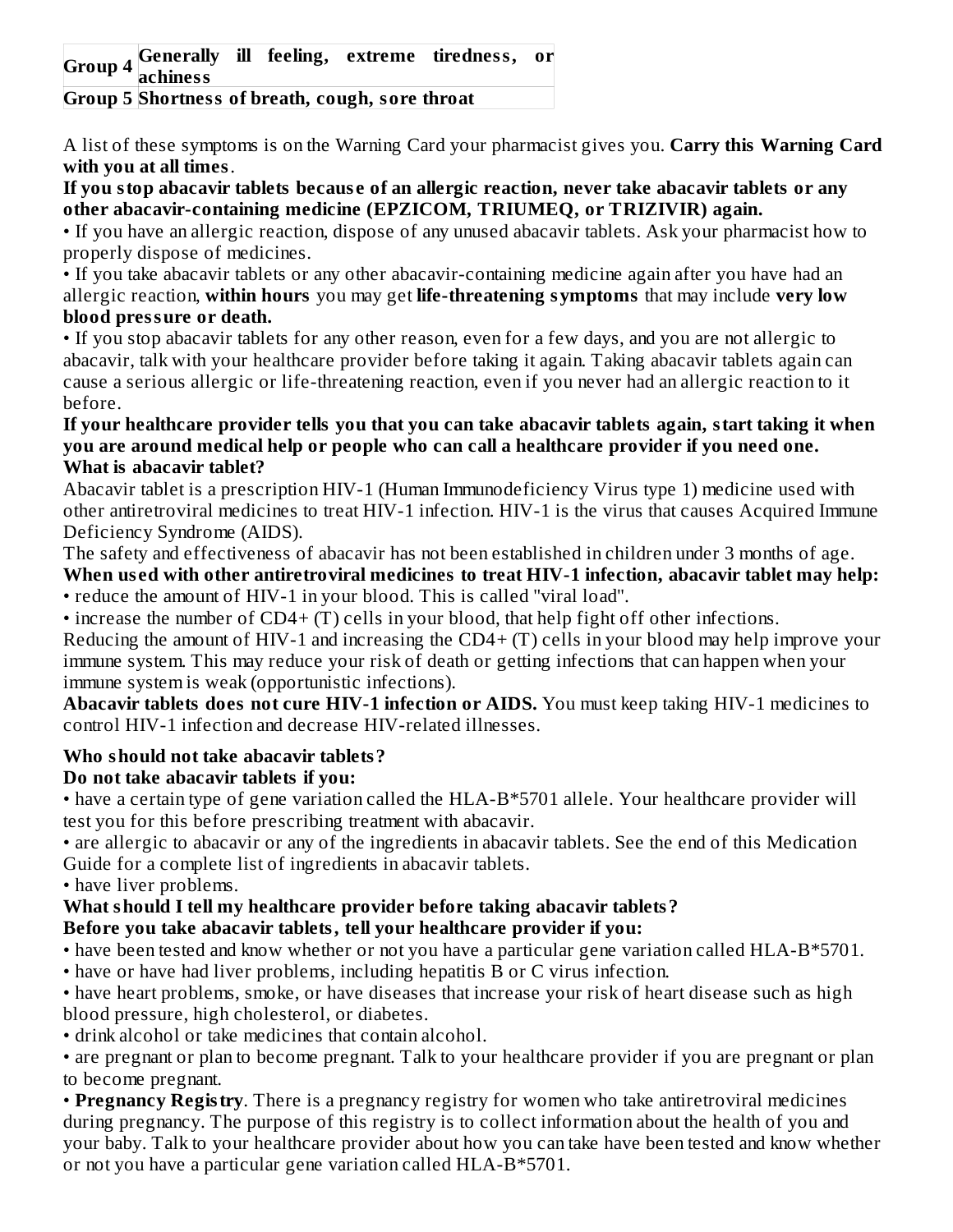- have or have had liver problems, including hepatitis B or C virus infection.
- have heart problems, smoke, or have diseases that increase your risk of heart disease such as high blood pressure, high cholesterol, or diabetes.
- drink alcohol or take medicines that contain alcohol.

• are pregnant or plan to become pregnant. Talk to your healthcare provider if you are pregnant or plan to become pregnant.

**Tell your healthcare provider about all the medicines you take,** including prescription and over-thecounter medicines, vitamins, and herbal supplements.

Some medicines interact with abacavir. **Keep a list of your medicines to show your healthcare provider and pharmacist**. You can ask your healthcare provider or pharmacist for a list of medicines that interact with abacavir. **Do not start taking a new medicine without telling your healthcare provider.** Your healthcare provider can tell you if it is safe to take abacavir with other medicines. **Tell your healthcare provider if you take:**

• any other medicine to treat HIV-1

• methadone

### **How should I take abacavir tablet?**

### **• Take abacavir tablet exactly as your healthcare provider tells you.**

• Do not change your dose or stop taking abacavir tablets without talking with your healthcare provider. If you miss a dose of abacavir tablets, take it as soon as you remember. Do not take 2 doses at the same time. If you are not sure about your dosing, call your healthcare provider.

- Stay under the care of a healthcare provider while taking abacavir tablets.
- Abacavir tablet may be taken with or without food.

• For children aged 3 months and older, your healthcare provider will prescribe a dose of abacavir based on your child's body weight.

• Tell your healthcare provider if you or your child has trouble swallowing tablets. Abacavir comes as a tablet or as a liquid (oral solution).

• Do not run out of abacavir tablets. The virus in your blood may increase and the virus may become harder to treat. When your supply starts to run out, get more from your healthcare provider or pharmacy.

• If you take too much abacavir, call your healthcare provider or go to the nearest hospital emergency room right away.

What are the possible side effects of abacavir tablets?

• Abacavir can cause serious side effects including:

• See **''What is the most important information I should know about abacavir tablets?''**

**• Build-up of acid in your blood (lactic acidosis).** Lactic acidosis can happen in some people who take abacavir tablets. Lactic acidosis is a serious medical emergency that can cause death. **Call your healthcare provider right away if you get any of the following symptoms that could be signs of lactic acidosis:**

o feel very weak or tired o feel cold, especially in your arms and legs

o unusual (not normal) muscle pain o feel dizzy or light-headed

o trouble breathing o have a fast or irregular heartbeat

o stomach pain with nausea and vomiting

• **Serious liver problems** can happen in people who take abacavir. In some cases, these serious liver problems can lead to death. Your liver may become large (hepatomegaly) and you may develop fat in your liver (steatosis) when you take abacavir tablets. **Call your healthcare provider right away if you have any of the following signs of liver problems:**

o your skin or the white part of your eyes turns yellow (jaundice) o loss of appetite for several days or longer

o dark or ''tea-colored'' urine o nausea

o light-colored stools (bowel movements) o pain, aching, or tenderness on the right side of your stomach area

You may be more likely to get lactic acidosis or serious liver problems if you are female, very **overweight (obes e).**

• **Changes in your immune system (Immune Reconstitution Syndrome)** can happen when you start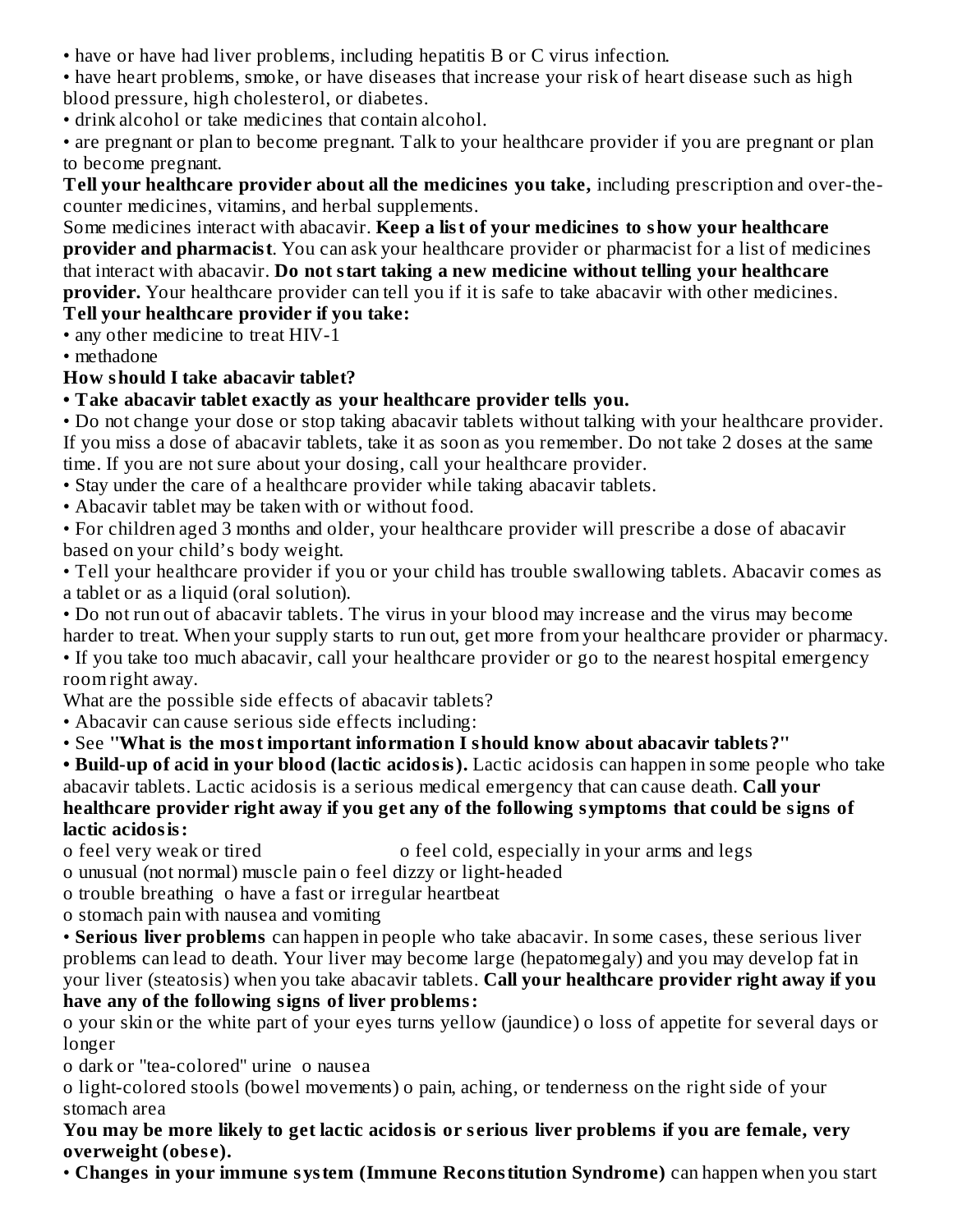taking HIV-1 medicines. Your immune system may get stronger and begin to fight infections that have been hidden in your body for a long time. Tell your healthcare provider right away if you start having new symptoms after you start taking abacavir tablets.

• **Heart attack (myocardial infarction).** Some HIV-1 medicines including abacavir tablet may increase your risk of heart attack.

### **The most common side effects of abacavir tablets in adults include:**

- nausea tiredness
- headache vomiting
- generally not feeling well bad dreams or sleep problems

### **The most common side effects of abacavir tablets in children include:**

- fever and chills rash
- nausea ear, nose, or throat infections
- vomiting

Tell your healthcare provider if you have any side effect that bothers you or that does not go away. These are not all the possible side effects of abacavir tablets. For more information, ask your healthcare provider or pharmacist. Call your doctor for medical advice about side effects. You may report side effects to FDA at 1-800-FDA-1088.

#### **How should I store abacavir tablets?**

• Store abacavir tablets at room temperature, between 68°F to 77°F (20°C to 25°C).

#### **Keep abacavir tablets and all medicines out of the reach of children.**

#### **General information for safe and effective us e of abacavir tablets**

Medicines are sometimes prescribed for purposes other than those listed in a Medication Guide. Do not use abacavir tablets for a condition for which it was not prescribed. Do not give abacavir tablets to other people, even if they have the same symptoms that you have. It may harm them.

If you would like more information, talk with your healthcare provider. You can ask your healthcare provider or pharmacist for the information about abacavir that is written for healthcare professionals. For more information, call Hetero Labs Limited at 1-866-495-1995.

# **What are the ingredients in abacavir tablets?**

#### **Tablets**

### Active ingredient: Abacavir sulfate, USP

Inactive ingredients: microcrystalline cellulose, sodium starch glycolate, colloidal silicon dioxide, magnesium stearate. The tablets are coated with opadry yellow which contains hypromellose, titanium dioxide, triacetin, iron oxide yellow, and polysorbate 80.



Manufactured for: Camber Pharmaceuticals, Inc. Piscataway, NJ 08854

By: **HETERO TM**Hetero Labs Limited Jeedimetla, Hyderabad - 500 055, India

Revised: 08/2019

All brand names listed are the registered trademarks of their respective owners and are not trademarks of Hetero Labs Limited.

This Medication Guide has been approved by the U.S. Food and Drug Administration. Medication Guide available at http://camberpharma.com/medication-guides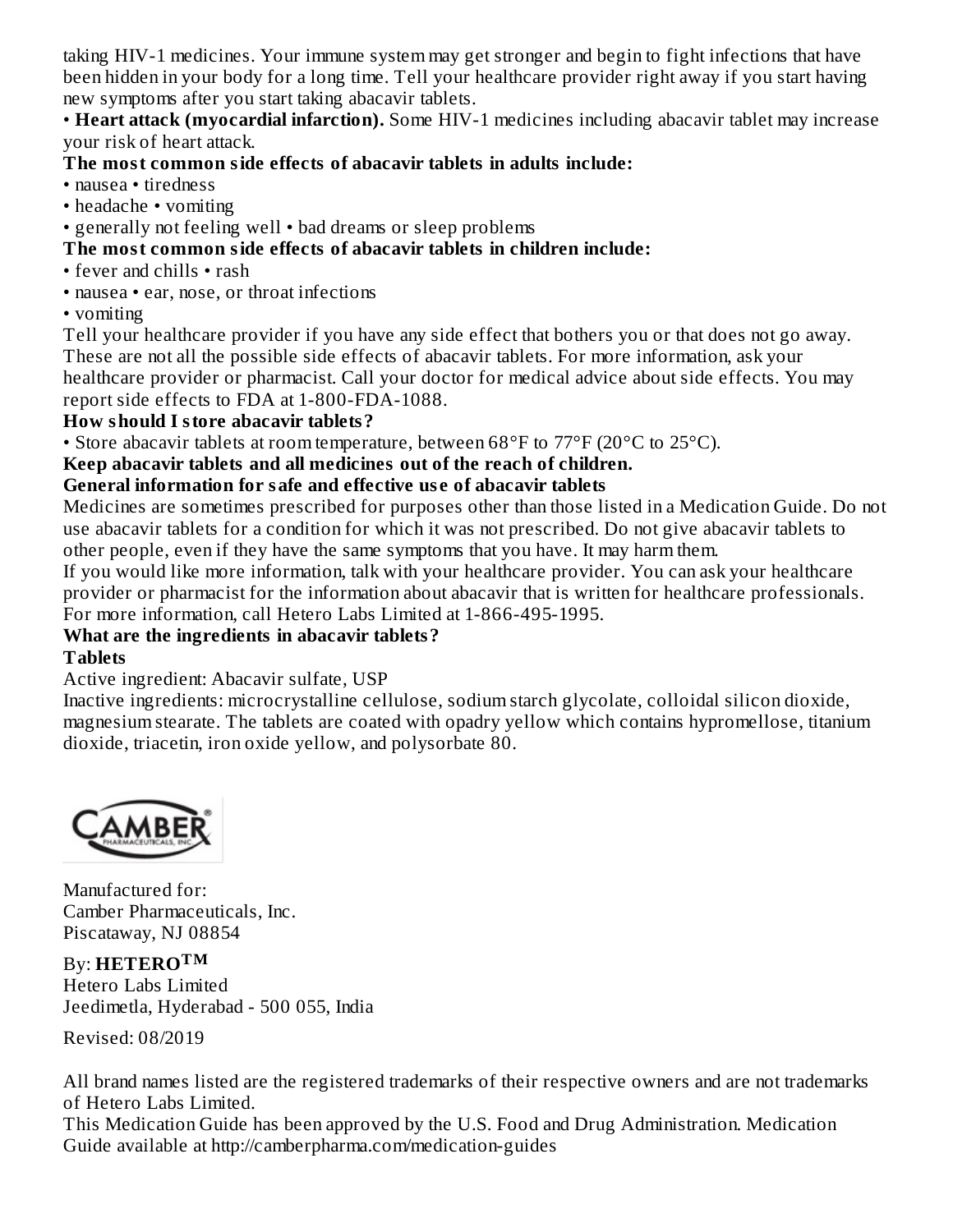#### **PACKAGE LABEL.PRINCIPAL DISPLAY PANEL**

Container label for Abacavir Tablets, 300 mg, 60s count



Container carton for Abacavir Tablets, 300 mg, 60s count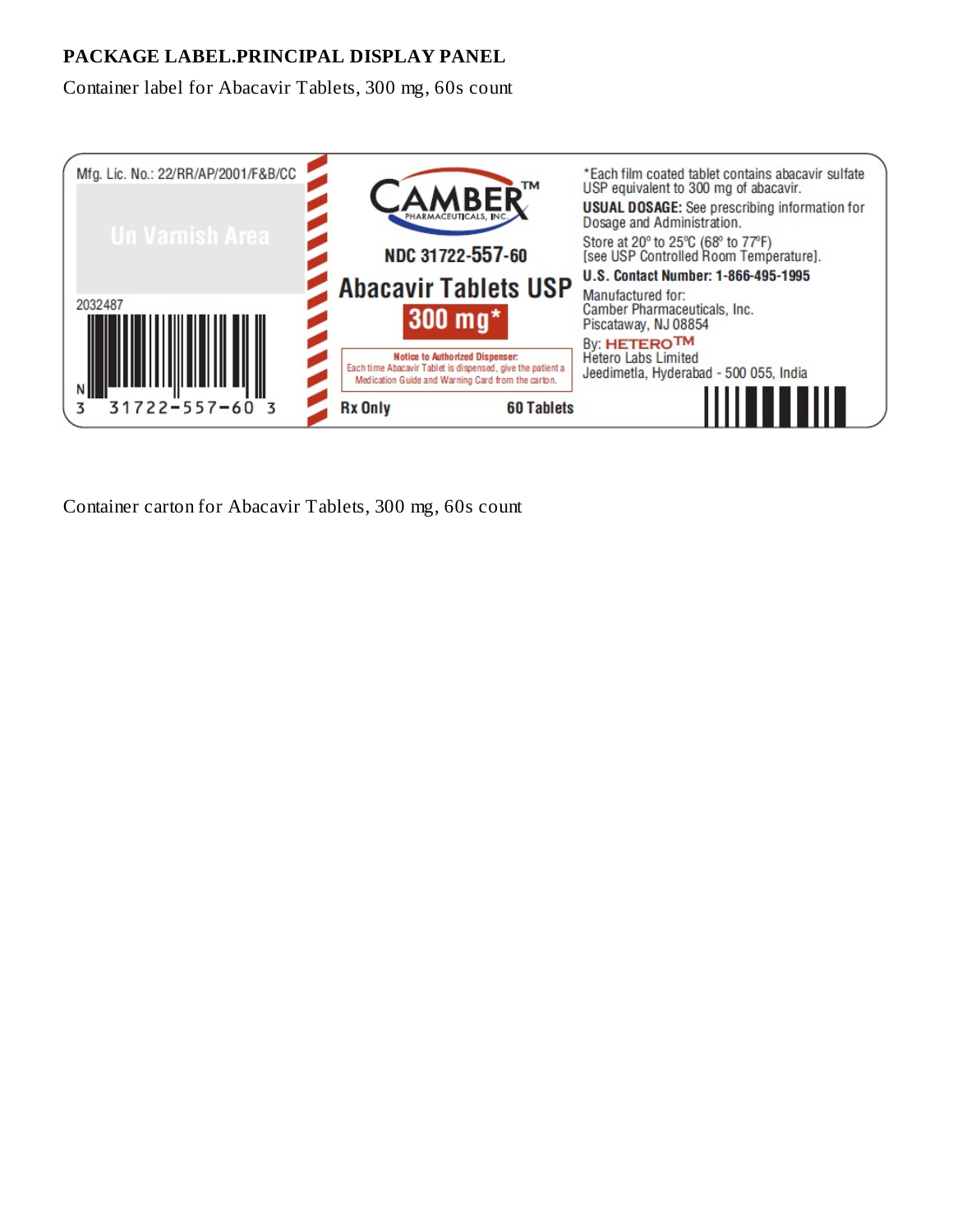

| <b>ABACAVIR</b>                                                         |                         |                          |                    |          |               |
|-------------------------------------------------------------------------|-------------------------|--------------------------|--------------------|----------|---------------|
| abacavir tablet                                                         |                         |                          |                    |          |               |
|                                                                         |                         |                          |                    |          |               |
| <b>Product Information</b>                                              |                         |                          |                    |          |               |
| Product Type                                                            | HUMAN PRESCRIPTION DRUG |                          | Item Code (Source) |          | NDC:31722-557 |
| <b>Route of Administration</b>                                          |                         |                          |                    |          |               |
|                                                                         |                         |                          |                    |          |               |
|                                                                         |                         |                          |                    |          |               |
| <b>Active Ingredient/Active Moiety</b>                                  |                         |                          |                    |          |               |
| <b>Ingredient Name</b>                                                  |                         | <b>Basis of Strength</b> |                    | Strength |               |
| <b>ABACAVIR SULFATE (UNII: J220T4J9Q2) (ABACAVIR - UNII:WR2TIP26VS)</b> |                         |                          | <b>ABACAVIR</b>    |          | $300$ mg      |
|                                                                         |                         |                          |                    |          |               |
|                                                                         |                         |                          |                    |          |               |